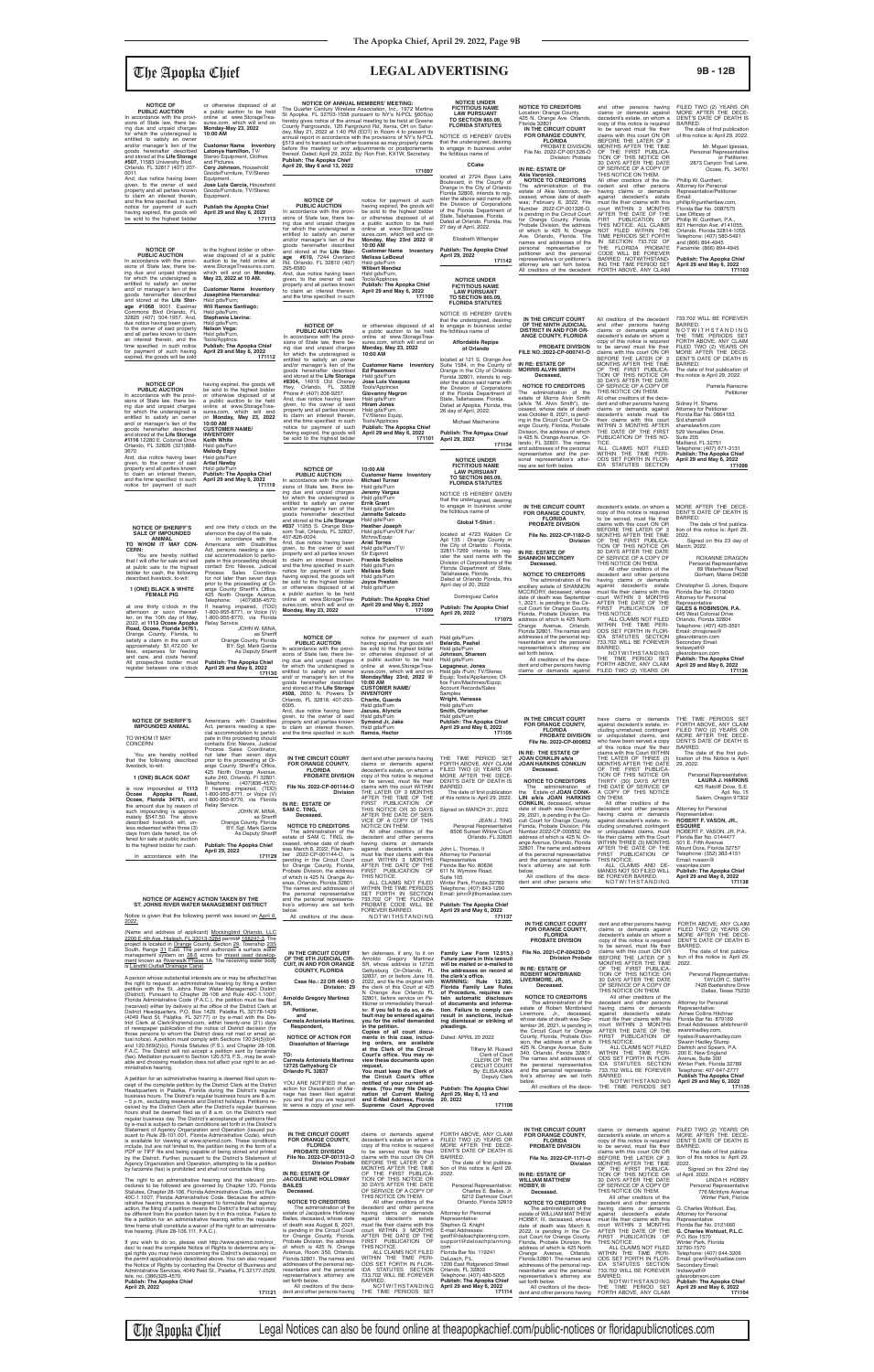**The Apopka Chief, April 29. 2022, Page 10B**

| <b>PUBLIC NOTICES</b>                                                                                                                                                                                                                                                                                                                   |                                                             | <b>NOTICE UNDER</b><br><b>FICTITIOUS NAME</b><br><b>LAW PURSUANT</b><br><b>TO SECTION 865.09,</b><br><b>FLORIDA STATUTES</b>                                    | IN THE CIRCUIT COURT OF<br>THE NINTH JUDICIAL<br><b>CIRCUIT IN AND FOR</b><br><b>ORANGE COUNTY,</b><br><b>FLORIDA</b>                                                     | Grea A. Tynan in the Circuit<br>Court of the Ninth Judicial<br>Circuit in and for Orange<br>County, Florida, on or before<br>30 days after the date of the         | <b>NOTICE UNDER</b><br><b>FICTITIOUS NAME</b><br><b>LAW PURSUANT</b><br><b>TO SECTION 865.09,</b>                                                                 | <b>ORDER FOR PUBLICATION</b><br><b>ON HEARING</b><br><b>STATE OF MICHIGAN</b>                                                                                                                    | pate remotely.<br>A petition has been filed with<br>this court regarding the above-                                                                          |
|-----------------------------------------------------------------------------------------------------------------------------------------------------------------------------------------------------------------------------------------------------------------------------------------------------------------------------------------|-------------------------------------------------------------|-----------------------------------------------------------------------------------------------------------------------------------------------------------------|---------------------------------------------------------------------------------------------------------------------------------------------------------------------------|--------------------------------------------------------------------------------------------------------------------------------------------------------------------|-------------------------------------------------------------------------------------------------------------------------------------------------------------------|--------------------------------------------------------------------------------------------------------------------------------------------------------------------------------------------------|--------------------------------------------------------------------------------------------------------------------------------------------------------------|
| The<br>Apopka Chief                                                                                                                                                                                                                                                                                                                     |                                                             | NOTICE IS HEREBY GIVEN<br>that the undersigned, desiring<br>to engage in business under                                                                         | <b>CASE NO.</b><br>2021-DR-8205-O<br><b>JUDGE: TYNAN</b><br>IN RE:                                                                                                        | last publication, and file the<br>original with the clerk of this<br>Court at 425 N. Orange Av-<br>enue, Orlando, Florida 32801                                    | <b>FLORIDA STATUTES</b><br>NOTICE IS HEREBY GIVEN<br>that the undersigned, desiring<br>to engage in business under                                                | <b>COUNTY OF KENT</b><br><b>17TH JUDICIAL CIRCUIT</b><br><b>FAMILY DIVISION</b>                                                                                                                  | named child(ren). If you are,<br>or may be, the natural father<br>you should personally appear<br>before the court at the time                               |
| Ph: 407-886-2777<br>Fax: 407-889-4121                                                                                                                                                                                                                                                                                                   |                                                             | the fictitious name of<br><b>Mia's Professional Services</b><br>located at 2185 Chickadee Dr.                                                                   | THE MATTER OF ADOP-<br><b>TION OF MINOR CHILDREN</b><br>Carter Diaz, date of birth:<br>11/04/07, place of birth:<br><b>Altamonte Springs</b>                              | before service on Petitioner or<br>immediately thereafter, If you<br>fail to do so, a relief to the<br>Petitioner may be granted<br>without any further notice     | the fictitious name of<br><b>Just Mowing</b><br><b>Around Lawn Care:</b>                                                                                          | TO:<br><b>Putative/UNKNOWN</b><br><b>FATHER</b><br><b>Child's Name:</b><br><b>MERLY PEREZ-LOPEZ</b>                                                                                              | and place stated above to ex-<br>press your interest, if any, in<br>the child(ren).<br>Failure to appear at this hear-                                       |
| online at<br>theapopkachief.com or floridapublicnotices.com<br><b>LEGALS CAN BE</b>                                                                                                                                                                                                                                                     |                                                             | in the County of Orange in the<br>City of Apopka Florida 32703,<br>intends to register the above<br>said name with the Division                                 | Florida Hospital<br>Cydney Diaz, date of birth:<br>05/09/10, place of birth:<br>Winter Park Florida                                                                       | to you.<br>Copies of all court docu-<br>ments in this case, includ-<br>ing orders, are available                                                                   | located at 1764 Stefan Cole<br>Ln: Orange County in the City<br>of Apopka : Florida, 32703-<br>4695 intends to register the                                       | Child's Date and Place of<br>Birth: 09/22/06,<br><b>GUATEMALA</b><br><b>Mother's Name:</b>                                                                                                       | ing will constitute a denial<br>of interest in the child(ren),<br>waiver of notice for all subse-<br>quent hearings, and a waiver                            |
| <b>FOUND ON PAGES</b>                                                                                                                                                                                                                                                                                                                   |                                                             | of Corporations of the Florida<br>Department of State, Tallahas-<br>see, Florida.<br>Dated at Apopka, Florida, this                                             | Hospital<br><b>NOTICE OF ACTION FOR</b><br><b>TERMINATION OF</b><br><b>PARENTAL RIGHTS FOR</b>                                                                            | at the Clerk of the Circuit<br>Court's office. You may re-<br>view these documents upon<br>request.                                                                | said name with the Division<br>of Corporations of the Florida<br>Department of State, Tallahas-<br>see, Florida.                                                  | <b>ISABEL DIAZ LOPEZ</b><br>Case No.: 22-50628-NA-<br>1055210901<br><b>Hearing: MAY 24, 2022 AT</b><br>9:00 A.M.                                                                                 | of a right to appointment of an<br>attorney. Failure to appear at<br>this hearing COULD RESULT<br>IN PERMANENT TERMINA-<br>TION OF ANY PARENTAL              |
| <b>9B-12B</b><br><b>SALE NOTICE</b><br><b>NOTICE UNDER</b>                                                                                                                                                                                                                                                                              |                                                             | 20 day of April, 2022.<br>MiaCarla Hagins<br><b>Publish: The Apopka Chief</b>                                                                                   | <b>PENDING ADOPTION</b><br>TO: HENRY DIAZ, 6'1'<br>male, athletic build, some fa-<br>cial hair, Hispanic. Age: 36;                                                        | You must keep the Clerk<br>of the Circuit Court's office<br>notified of your current ad-<br>dress. Future papers in this<br>lawsuit will be mailed to the          | Dated at Apopka Florida, this<br>April day of 20, 2022<br><b>Tyrrell Paulette</b>                                                                                 | Judge ROSSI, 9TH FLOOR.<br><b>COURTROOM 9-D</b><br>Due to the Covid 19 pan-<br>demic, this hearing may be                                                                                        | RIGHTS.<br>Dated: April 25, 2022<br>DEBORAH L. MCNABB<br>FAMILY DIVISION JUDGE                                                                               |
| Notice is hereby given that<br><b>FICTITIOUS NAME</b><br><b>LAW PURSUANT</b><br>Apopka Self Storage will<br>sell the contents of the fol-<br><b>TO SECTION 865.09.</b><br>lowing self-storage units by<br><b>FLORIDA STATUTES</b><br>public auction to satisfy their                                                                    |                                                             | April 29, 2022<br>171070                                                                                                                                        | Race: White\Hispanic; Hair<br>color: Dark Brown; Eye color:<br>Brown; Weight: 185.<br>YOU ARE NOTIFIED that                                                               | address on record at the<br>clerk's office.<br>Dated: April 25, 2022.<br><b>Tiffany Moore Russell</b>                                                              | <b>Publish: The Apopka Chief</b><br>April 29, 2022<br>171079                                                                                                      | conducted via Zoom. Please<br>contact lisa.baird@<br>kentcountymi.gov to partici-                                                                                                                | PUBLISH: The Apopka Chief<br>April 29, 2022<br>171110                                                                                                        |
| liens against these tenants,<br>NOTICE IS HEREBY GIVEN<br>in accordance with the Flori-<br>that the undersigned, desiring<br>da Self-Storage Facility Act.<br>to engage in business under<br>The auction will take place at<br>the fictitious name of                                                                                   |                                                             | <b>NOTICE UNDER</b><br><b>FICTITIOUS NAME</b>                                                                                                                   | an action for Termination of<br><b>Parental Rights for Pending</b><br>Adoption has been filed. You<br>are required to serve a copy of<br>your objection, if any, to it on | Clerk of the Circuit Court<br><b>Publish: The Apopka Chief</b><br>April 29, May 6, 13 and 20,<br>2022<br>171120                                                    | <b>Copyright Notice</b>                                                                                                                                           | display, nor otherwise use in<br>any manner, the common-law                                                                                                                                      | use of copyrighted property,<br>hereinafter jointly referred to                                                                                              |
| this location at 10:00 AM on<br>Thursday, May 5th, 2022, or<br><b>SETARAS LLC</b><br>thereafter. Units are believed<br>to contain household goods,<br>located at 340 Cooper Palms<br>unless otherwise listed.<br>Pkwy, in the County of Orange                                                                                          |                                                             | <b>LAW PURSUANT</b><br><b>TO SECTION 865.09,</b><br><b>FLORIDA STATUTES</b>                                                                                     | <b>NOTICE UNDER</b>                                                                                                                                                       | <b>NOTICE UNDER</b>                                                                                                                                                | Copyright Notice: This consti-<br>tutes actual and constructive<br>notice of the copyright protec-<br>tions for the trade-name/trade-                             | trade-name/trade-mark. nor<br>the common-law copyright de-<br>scribed herein, nor any deriva-<br>tive, variation, and/or spelling                                                                | as the "Interloper" does as-<br>sent, consent, and agree that<br>any use of the trade-name/<br>trade-mark, except the au-                                    |
| <b>Apopka Self Storage</b><br>in the City of Apopka Florida<br>2106 Plymouth-Sorrento Rd.<br>32703, intends to register the<br>Apopka, FL 32712<br>above said name with the Di-<br>Unit 507 - Mathew Maxwell<br>vision of Corporations of the                                                                                           |                                                             | NOTICE IS HEREBY GIVEN<br>that the undersigned, desiring<br>to engage in business under<br>the fictitious name of                                               | <b>FICTITIOUS NAME</b><br><b>LAW PURSUANT</b><br><b>TO SECTION 865.09.</b><br><b>FLORIDA STATUTES</b>                                                                     | <b>FICTITIOUS NAME</b><br><b>LAW PURSUANT</b><br><b>TO SECTION 865.09.</b><br><b>FLORIDA STATUTES</b>                                                              | mark, Voldez Denoyer Scott<br>Jr©, an original expression<br>created on or about October<br>15, 1988, with all rights re-                                         | and printing of Voldez De-<br>nover Scott Jr, including and<br>not limited to all derivatives,<br>variations in the spelling, ab-                                                                | thorized use as set above<br>constitutes unauthorized use.<br>unauthorized reproduction,<br>copyright infringement, and                                      |
| Unit 735 - Troy Rainey<br>Florida Department of State,<br><b>Publish: The Apopka Chief</b><br>Tallahassee, Florida.<br>April 22 and 29, 2022<br>Dated at Apopka, Florida, this<br>26 day of April, 2022.                                                                                                                                | 171026                                                      | OrganiKhix, LLC:<br>located at 204 Annie St : Or-<br>ange County in the City of Or-                                                                             | NOTICE IS HEREBY GIVEN<br>that the undersigned, desiring<br>to engage in business under<br>the fictitious name of                                                         | NOTICE IS HEREBY GIVEN<br>that the undersigned, desiring<br>to engage in business under                                                                            | served, held by Scott; Denoy-<br>er Jr-Voldez for the Wisdom<br>Enterprise Trust, hereinafter<br>Trust, domiciling Orlando,<br>Florida. Said common-law           | breviating, upper/lower case<br>rendering and writing of said<br>trade-name/trade-mark. Se-<br>cured Party neither assents,<br>nor consents, nor agrees                                          | counterfeiting, of Secured<br>Party's Common-Law copy-<br>righted property, is contractu-<br>ally binding upon said Inter-<br>loper, securing an interest in |
| <b>Edward West</b><br><b>NOTICE UNDER</b><br><b>FICTITIOUS NAME</b><br><b>Publish: The Apopka Chief</b><br><b>LAW PURSUANT</b><br>April 29, 2022<br><b>TO SECTION 865.09.</b>                                                                                                                                                           |                                                             | lando: Florida, 32806 intends<br>to register the said name with<br>the Division of Corporations<br>of the Florida Department of<br>State, Tallahassee, Florida. | <b>Marks Adjusting:</b><br>located at 4113 Fairview                                                                                                                       | the fictitious name of<br><b>Black Pepper Project:</b><br>located at 2440 Formax Dr                                                                                | trade-name/trade-mark may<br>not be used, printed, duplicat-<br>ed, reproduced, distributed,<br>transmitted, displayed, neither                                   | with, nor grants, nor implies<br>an authorization for, any un-<br>authorized use of trade-name/<br>trade-mark, and all unauthor-                                                                 | said Interloper's assets, land,<br>and personal property for<br>equal consideration and not<br>less than the equivalent of                                   |
| 171127<br><b>FLORIDA STATUTES</b><br>NOTICE IS HEREBY GIVEN<br>that the undersigned, desiring                                                                                                                                                                                                                                           |                                                             | Dated at Orlando Florida, this<br>April day of 20, 2022<br>OrganiKhix, LLC                                                                                      | Vista Pt Apt 110 110 : Orange<br>County in the City of Orlando<br>: Florida, 32804-2745 intends<br>to register the said name with<br>the Division of Corporations         | Orange County in the City<br>of Orlando: Florida, 32828-<br>9328 intends to register the<br>said name with the Division                                            | in whole nor in part, nor in any<br>manner whatsoever, without<br>the prior, express, written<br>consent and acknowledge-<br>ment of the Trust, hereinafter       | ized use is strictly prohibited.<br>Mutual assent Implied and<br>Express Contract Executed<br>by Unauthorized Use of Se-<br>cured Party Common Law-                                              | \$1,000,000.00(US Currency)<br>per violation. Any person<br>claiming an interest, challeng-<br>ing, or rebutting the right of<br>the Secured Party may write |
| to engage in business under<br>the fictitious name of<br><b>Public Notice of Registered</b><br>4T INNOVATION:<br><b>Fictitious Name</b>                                                                                                                                                                                                 |                                                             | <b>Publish: The Apopka Chief</b><br>April 29, 2022<br>171071                                                                                                    | of the Florida Department of<br>State, Tallahassee, Florida.<br>Dated at Orlando Florida, this<br>April day of 20, 2022                                                   | of Corporations of the Florida<br>Department of State, Tallahas-<br>see, Florida.<br>Dated at Orlando Florida, this<br>April day of 20, 2022                       | "Secured Party". With the<br>intent of being contractually<br>bound, any juristic person, as<br>well as the agent of said juris-                                  | Copyrighted Property; Self<br>executing Security Agreement<br>in Event of Unauthorized Use<br>of Secured Party's Common                                                                          | to the Trust in care of: 7228<br>Clarcona-Ocoee Road #245<br>Clarcona, Florida [32710] non<br>-domestic, without the USA.                                    |
| <b>Under Fictitious Name Law</b><br>located at 13317 Overstreet<br>Pursuant to Section 865.09,<br>Rd : Orange County in the<br><b>Florida Statutes</b><br>City of Windermere: Florida,<br>VOLDEZ DENOYER SCOTT<br>34786-6683 intends to reg-                                                                                            |                                                             | <b>NOTICE UNDER</b><br><b>FICTITIOUS NAME</b>                                                                                                                   | Qualkinbush Mark<br><b>Publish: The Apopka Chief</b>                                                                                                                      | Sola of Florida, LLC<br>Publish: The Apopka Chief                                                                                                                  | tic person, assents, consents,<br>and agrees that neither said<br>juristic person, nor the agent<br>of said juristic person, shall                                | Law=Copyrighted Property:<br>By these Terms, Both the per-<br>son and the agent of said per-<br>son engaging in unauthorized                                                                     | <b>Publish: The Apopka Chief</b><br>April 29, 2022<br>171111                                                                                                 |
| JR, Florida, Orange County<br>ister the said name with the<br>Please be advised that Scott,<br>Division of Corporations of the<br>Voldez Denoyer Jr. Living<br>Florida Department of State,<br>near 7228 Clarcona Ocoee<br>Tallahassee, Florida.<br>Rd #245 Clarcona, Florida                                                           |                                                             | <b>LAW PURSUANT</b><br><b>TO SECTION 865.09,</b><br><b>FLORIDA STATUTES</b><br>NOTICE IS HEREBY GIVEN                                                           | April 29, 2022<br>171073                                                                                                                                                  | April 29, 2022<br>171076                                                                                                                                           | <b>NOTICE UNDER</b><br><b>FICTITIOUS NAME</b>                                                                                                                     | <b>NOTICE UNDER</b><br><b>FICTITIOUS NAME</b>                                                                                                                                                    | <b>NOTICE UNDER</b><br><b>FICTITIOUS NAME</b>                                                                                                                |
| Dated at Windermere Florida,<br>[32710], is the Executor/Ben-<br>this April day of 20, 2022<br>eficiary/Name Holder of the<br>business now being carried<br>NG2YOU LLC<br>on at 7228 Clarcona Ocoee                                                                                                                                     |                                                             | that the undersigned, desiring<br>to engage in business under<br>the fictitious name of                                                                         | <b>NOTICE UNDER</b><br><b>FICTITIOUS NAME</b><br><b>LAW PURSUANT</b><br>TO SECTION 865.09.                                                                                | <b>NOTICE UNDER</b><br><b>FICTITIOUS NAME</b><br><b>LAW PURSUANT</b><br><b>TO SECTION 865.09.</b>                                                                  | <b>LAW PURSUANT</b><br><b>TO SECTION 865.09,</b><br><b>FLORIDA STATUTES</b><br>NOTICE IS HEREBY GIVEN                                                             | <b>LAW PURSUANT</b><br><b>TO SECTION 865.09</b><br><b>FLORIDA STATUTES</b>                                                                                                                       | <b>LAW PURSUANT</b><br><b>TO SECTION 865.09.</b><br><b>FLORIDA STATUTES</b><br>NOTICE IS HEREBY GIVEN                                                        |
| Rd #245 Clarcona, Florida<br>Publish: The Apopka Chief<br>32710 in the following Ficti-<br>April 29, 2022<br>tious Name, to wit: VOLDEZ<br>DENOYER SCOTT JR and<br>the nature of the said busi-                                                                                                                                         | 171086                                                      | <b>Broken Phonebooth</b><br><b>Productions:</b><br>located at 100 Lake Hart Dr #                                                                                | <b>FLORIDA STATUTES</b><br>NOTICE IS HEREBY GIVEN<br>that the undersigned, desiring                                                                                       | <b>FLORIDA STATUTES</b><br>NOTICE IS HEREBY GIVEN<br>that the undersigned, desiring                                                                                | that the undersigned, desiring<br>to engage in business under<br>the fictitious name of                                                                           | NOTICE IS HEREBY GIVEN<br>that the undersigned, desiring<br>to engage in business under<br>the fictitious name of                                                                                | that the undersigned, desiring<br>to engage in business under<br>the fictitious name of                                                                      |
| ness is commerce. Filed with<br><b>NOTICE UNDER</b><br>the Florida Secretary of State.<br><b>FICTITIOUS NAME</b><br>File number: G22000047708<br><b>LAW PURSUANT</b><br>File Date: April 14,2022<br><b>TO SECTION 865.09.</b>                                                                                                           |                                                             | 3500 Mc: Orange County in<br>the City of Orlando: Florida,<br>32832-0100 intends to req-<br>ister the said name with the<br>Division of Corporations of the     | to engage in business under<br>the fictitious name of<br>RJ'S Boutique :                                                                                                  | to engage in business under<br>the fictitious name of<br><b>Bust A Move</b><br>Dance Ministry:                                                                     | Happy Home Manager:<br>located at 747 Cavan Dr :<br>Orange County in the City<br>of Apopka : Florida, 32703-                                                      | <b>C2A RECRUITERS:</b><br>located at 1371 Alston Bay<br>Blvd : Orange County in                                                                                                                  | <b>Real Talk Podcast:</b><br>located at 449 W Silver Star<br>Rd Unit 430 : Orange County<br>in the City of Ocoee : Florida,                                  |
| NOTICE is hereby given pur-<br><b>FLORIDA STATUTES</b><br>suant to the provisions of the<br>Fictitious Names Registration<br>NOTICE IS HEREBY GIVEN<br>Act of Florida (Chapter 50,<br>that the undersigned, desiring<br>Florida Statutes 865.09) that                                                                                   |                                                             | Florida Department of State,<br>Tallahassee, Florida.<br>Dated at Orlando Florida, this<br>April day of 20, 2022                                                | located at 3172 Hardwood<br>Hammock Dr: Orange County<br>in the City of Orlando: Florida,<br>32824-7380 intends to reg-                                                   | located at 7312 Katy Noll Ct<br>: Orange County in the City<br>of Orlando: Florida, 32818                                                                          | 8345 intends to register the<br>said name with the Division<br>of Corporations of the Florida<br>Department of State, Tallahas-                                   | the City of Apopka: Florida,<br>32703-8460 intends to reg-<br>ister the said name with the<br>Division of Corporations of the                                                                    | 34761-8018 intends to req-<br>ister the said name with the<br>Division of Corporations of the<br>Florida Department of State,                                |
| to engage in business under<br>an application for registration<br>the fictitious name of<br>of a fictitious name will/has<br>been filed in the office of the<br><b>Commercial Fireproofing</b><br>Florida Department of State,<br>& Acoustical:                                                                                         |                                                             | Campus Crusade<br>For Christ, Inc.<br><b>Publish: The Apopka Chief</b>                                                                                          | ister the said name with the<br>Division of Corporations of the<br>Florida Department of State,<br>Tallahassee, Florida.<br>Dated at Orlando Florida, this                | intends to register the said<br>name with the Division of<br>Corporations of the Florida<br>Department of State, Tallahas-                                         | see, Florida.<br>Dated at Apopka Florida, this<br>April day of 20, 2022                                                                                           | Florida Department of State,<br>Tallahassee, Florida.<br>Dated at Apopka Florida, this<br>April day of 20, 2022                                                                                  | Tallahassee, Florida.<br>Dated at Ocoee Florida, this<br>April day of 20, 2022<br><b>Holliday Michael James</b>                                              |
| for the conduct of a business<br>under the fictitious name VOL-<br>located at 16333 Bay Vista Dr<br>DEZ DENOYER SCOTT JR.<br>Orange County in the City of<br>The names and addresses,<br>Clearwater: Florida, 33760-<br>including street and number,                                                                                    |                                                             | April 29, 2022<br>171072                                                                                                                                        | April day of 20, 2022<br><b>Ramirez Doris</b>                                                                                                                             | see, Florida.<br>Dated at Orlando Florida, this<br>April day of 20, 2022<br>Judah Kingdom Life                                                                     | Richardson Sharita Jonelle<br><b>Publish: The Apopka Chief</b><br>April 29, 2022<br>171080                                                                        | Figueroa Christine M<br>Publish: The Apopka Chief<br>April 29, 2022                                                                                                                              | <b>Publish: The Apopka Chief</b><br>April 29, 2022<br>171082                                                                                                 |
| 3130 intends to register the<br>if any, of all persons who are<br>said name with the Division<br>parties to the registration is/<br>of Corporations of the Florida<br>are: Voldez – Denover Jr;<br>Department of State, Tallahas-<br>Scott, 7228 Clarcona Ocoee<br>see, Florida.                                                        |                                                             |                                                                                                                                                                 | Publish: The Apopka Chief<br>April 29, 2022<br>171074                                                                                                                     | Ministries, Inc.<br>Publish: The Apopka Chief<br>April 29, 2022                                                                                                    | <b>NOTICE UNDER</b><br><b>FICTITIOUS NAME</b>                                                                                                                     | 171081<br><b>NOTICE UNDER</b>                                                                                                                                                                    | <b>NOTICE UNDER</b>                                                                                                                                          |
| Rd #245 Clarcona, Florida<br>Dated at Clearwater Florida,<br>[32710], who, being (an)<br>this April day of 20, 2022<br>owner(s) in the above fictitious<br>name, certif(y)ies that the in-<br>Fireproofing Holdings, LLC<br>formation contained herein is                                                                               |                                                             | IN THE CIRCUIT COURT OF                                                                                                                                         | entered on April 5, 2022, by                                                                                                                                              | 171077<br>IF ANY, OTHER THAN THE                                                                                                                                   | <b>LAW PURSUANT</b><br><b>TO SECTION 865.09.</b><br><b>FLORIDA STATUTES</b><br>NOTICE IS HEREBY GIVEN                                                             | <b>FICTITIOUS NAME</b><br><b>LAW PURSUANT</b><br><b>TO SECTION 865.09.</b><br><b>FLORIDA STATUTES</b>                                                                                            | <b>FICTITIOUS NAME</b><br><b>LAW PURSUANT</b><br><b>TO SECTION 865.09.</b><br><b>FLORIDA STATUTES</b>                                                        |
| true and accurate.<br><b>Publish: The Apopka Chief</b><br><b>Publish: The Apopka Chief</b><br>April 29, 2022<br>April 29, 2022<br>171069                                                                                                                                                                                                | 171085                                                      | THE NINTH JUDICIAL CIR-<br><b>CUIT OF FLORIDA IN AND</b><br><b>FOR ORANGE COUNTY</b><br><b>CIVIL ACTION</b>                                                     | the above entitled Court in the<br>above styled cause, the Clerk<br>of Court or any of her duly<br>authorized deputies, will sell                                         | PROPERTY OWNER AS OF<br>THE DATE OF THE LIS PEN-<br>DENS MUST FILE A CLAIM<br>PRIOR TO THE CLERK RE-                                                               | that the undersigned, desiring<br>to engage in business under<br>the fictitious name of                                                                           | NOTICE IS HEREBY GIVEN<br>that the undersigned, desiring<br>to engage in business under<br>the fictitious name of                                                                                | NOTICE IS HEREBY GIVEN<br>that the undersigned, desiring<br>to engage in business under<br>the fictitious name of                                            |
| <b>KETTERLE &amp; SONS</b><br><b>340 FAIRLANE AVENUE</b><br>ORLANDO, FLORIDA 32809                                                                                                                                                                                                                                                      |                                                             | <b>CASE NO. 2019-CA-</b><br>006415-0<br><b>UNITED STATES OF</b><br><b>AMERICA, acting through</b>                                                               | the property situated in Orange<br>County, Florida, described as:<br>Lot 36, Lakewood Manor,<br>according to the plat<br>thereof as recorded in Plat                      | PORTING THE SURPLUS AS<br>UNCLAIMED.<br>DATED on April 21, 2022.<br>BY FREDERICK J. MURPHY,<br>JR.                                                                 | <b>Holly's Cleaning</b><br>Services and Restoration:<br>located at 2250 Lake Pickett<br>Rd: Orange County in the City                                             | 4 Star Customs Repair LLC :<br>located at 417 Enterprise St<br>Orange County in the City                                                                                                         | Pideme Seguro:<br>located at 9760 Amber Chest-<br>nut Way: Orange County in                                                                                  |
| TEL: (407) 851-3953<br>FAX: (407) 888-2891<br><b>NOTICE OF PUBLIC SALE</b><br>PURSUANT TO FLORIDA STATUTE-713.78-THE FOLLOW-                                                                                                                                                                                                            |                                                             | the United States Depart-<br>ment of Agriculture, Rural<br>Development, f/k/a Farmers<br>Home Administration, a/k/a                                             | Book 72, Page 100, of the<br><b>Public Records of Orange</b><br>County, Florida.<br>to the highest and best bidder                                                        | FLORIDA BAR NO.: 0709913<br>E-MAIL: FJM@BOSDUN.<br><b>COM</b><br><b>BOSWELL &amp; DUNLAP, LLP</b>                                                                  | of Orlando: Florida, 32826-<br>4989 intends to register the<br>said name with the Division<br>of Corporations of the Florida                                      | of Ocoee : Florida, 34761-<br>3020 intends to register the<br>said name with the Division<br>of Corporations of the Florida                                                                      | the City of Winter Garden :<br>Florida, 34787-4572 intends<br>to register the said name with<br>the Division of Corporations                                 |
| ING VEHICLES WILL BE SOLD AT AUCTION ON MAY 18,<br>2022 AT 8:00 AM AT 340 FAIRLANE AVE. ORLANDO, FLORI-<br>DA, 32809. VEHICLES WILL BE SOLD "AS IS" FOR CASH OR<br>CASHIER'S CHECK WITH NO TITLE GUARANTEE.                                                                                                                             |                                                             | <b>Rural Housing Service,</b><br>Plaintiff,<br>VS.<br><b>KRIENKISHA MEYATA</b><br>BRIDGES, et. al.,                                                             | for cash on May 24, 2022,<br>online at www.myorangeclerk.<br>realforeclose.com, beginning<br>at 11:00 A.M., subject to all<br>ad valorem taxes and assess-                | <b>245 SOUTH CENTRAL</b><br>AVENUE (33830)<br>POST OFFICE DRAWER 30<br>BARTOW, FL 33831-0030<br>TELEPHONE: (863)533-7117                                           | Department of State, Tallahas-<br>see, Florida.<br>Dated at Orlando Florida, this<br>April day of 20, 2022                                                        | Department of State, Tallahas-<br>see, Florida.<br>Dated at Ocoee Florida, this<br>April day of 20, 2022                                                                                         | of the Florida Department of<br>State, Tallahassee, Florida.<br>Dated at Winter Garden Flor-<br>ida, this April day of 20, 2022                              |
| <b>YEAR</b><br><b>MAKE</b><br><b>VIN</b><br><b>ACURA</b><br>19UUB2F59FA005390<br>2015<br><b>CHEVY</b><br>2008<br>3GNDA13D78S523529<br>April 29, 2022                                                                                                                                                                                    |                                                             | Defendants.<br><b>NOTICE OF SALE</b><br><b>NOTICE IS HEREBY GIV-</b><br><b>EN</b> that pursuant to a Summary                                                    | ments for the real property<br>described above.<br>ANY PERSON CLAIM-<br>ING AN INTEREST IN THE                                                                            | <b>ATTORNEYS FOR</b><br><b>PLAINTIFF</b><br><b>Publish: The Apopka Chief</b><br>April 29 and May 6, 2022                                                           | Johnson Holly<br><b>Publish: The Apopka Chief</b><br>April 29, 2022                                                                                               | 4 Star Customs Repair LLC<br><b>Publish: The Apopka Chief</b><br>April 29, 2022                                                                                                                  | Romero Marruffo Luis<br><b>Publish: The Apopka Chief</b><br>April 29, 2022                                                                                   |
| <b>KETTERLE &amp; SONS</b>                                                                                                                                                                                                                                                                                                              | 171124                                                      | Final Judgment of Foreclosure<br>IN THE CIRCUIT COURT                                                                                                           | SURPLUS FROM THE SALE.<br>filed against you and that you                                                                                                                  | 171102<br>Supreme Court Approved                                                                                                                                   | 171078                                                                                                                                                            | 171083                                                                                                                                                                                           | 171084                                                                                                                                                       |
| <b>340 FAIRLANE AVENUE</b><br>ORLANDO, FLORIDA 32809<br>TEL: (407) 851-3953<br>FAX: (407) 888-2891                                                                                                                                                                                                                                      |                                                             | OF THE 9TH JUDICIAL CIR-<br><b>CUIT. IN AND FOR ORANGE</b><br><b>COUNTY, FLORIDA</b>                                                                            | are required to serve a copy<br>of your written defenses, if<br>any, to it on Edelyn Navarro<br>Cabanyog, whose address                                                   | Family Law Form 12.915.)<br>Future papers in this lawsuit<br>will be mailed or e-mailed to<br>the addresses on record at                                           | THE NINTH JUDICIAL CIR-<br><b>COUNTY, FLORIDA</b>                                                                                                                 | IN THE CIRCUIT COURT OF to serve a copy of your writ-<br>ten defenses, if any, to it on<br>CUIT, IN AND FOR ORANGE Carmen Francisco whose Supreme Court Approved<br>address is 7738 Jaffa Ct Or- | nation of Current Mailing<br>and E-Mail Address, Florida<br>Family Law Form 12.915.                                                                          |
| <b>NOTICE OF PUBLIC SALE</b><br>PURSUANT TO FLORIDA STATUTE-713.78-THE FOLLOW-<br>ING VEHICLES WILL BE SOLD AT AUCTION ON MAY 24,<br>2022 AT 8:00 AM AT 340 FAIRLANE AVE. ORLANDO. FLORI-                                                                                                                                               |                                                             | Case No.: 2022-DR-<br>000537-0<br>Division:<br>Edelyn Navarro Cabanyog,                                                                                         | is 5602 Arnold Zlotoff Dr Or-<br>lando FL 32821 on or before<br>05/26/2022, and file the origi-<br>nal with the clerk of this Court<br>at 425 N Orange Ave Orlando        | the clerk's office.<br>WARNING: Rule 12.285,<br>Florida Family Law Rules<br>of Procedure, requires cer-<br>tain automatic disclosure                               | Case No.: 22 DR 3564-O<br>Division: 47<br>Carmen Francisco,<br>Petitioner,                                                                                        | lando, FL 32835 on or before<br>05/26/2022, and file the origi-<br>nal with the clerk of this Court<br>at 425 N. Orange Ave, Orlan-<br>do, FL 32801 before service                               | Future papers in this lawsuit<br>will be mailed or e-mailed to<br>the address(es) on record at<br>the clerk's office.<br>WARNING: Rule 12.285,               |
| DA, 32809. VEHICLES WILL BE SOLD "AS IS" FOR CASH OR<br>CASHIER'S CHECK WITH NO TITLE GUARANTEE.<br><b>MAKE</b><br>YEAR<br>VIN<br><b>KAWK</b><br>JKBVNRK14EA004285<br>2014                                                                                                                                                              |                                                             | Petitioner,<br>and<br>Romar Jun Abagon<br>Cabanyog,                                                                                                             | FL 32801, before service<br>on Petitioner or immediately<br>thereafter. If you fail to do<br>so, a default may be entered                                                 | of documents and informa-<br>tion. Failure to comply can<br>result in sanctions, includ-<br>ing dismissal or striking of                                           | and<br>Juan Carlos Gallego<br>Blandon,<br>Respondent,                                                                                                             | on Petitioner or immediately<br>thereafter. If you fail to do<br>so, a default may be entered<br>against you for the relief de-                                                                  | Florida Family Law Rules<br>of Procedure, requires cer-<br>tain automatic disclosure<br>of documents and informa-                                            |
| <b>HYUNDAI</b><br>2017<br>KM8J33A40HU488672<br>2019<br>KIA<br>KNDJP3A51K7919950<br>April 29, 2022                                                                                                                                                                                                                                       | 171126                                                      | Respondent,<br><b>AMENDED</b><br><b>NOTICE OF ACTION FOR</b><br><b>DISSOLUTION OF</b>                                                                           | against you for the relief de-<br>manded in the petition.<br>Copies of all court docu- Dated: 03/30/2022<br>ments in this case, includ-<br>ing orders, are available      | pleadings.<br><b>Tiffany M. Russell</b>                                                                                                                            | <b>NOTICE OF ACTION</b><br><b>FOR DISSOLUTION</b><br>OF MARRIAGE<br>(NO CHILD OR                                                                                  | manded in the petition.<br>The action is asking the court<br>to decide how the follow-<br>ing real or personal property<br>should be divided:                                                    | tion. Failure to comply can<br>result in sanctions, includ-<br>ing dismissal or striking of<br>pleadings.                                                    |
| <b>NOTICE OF PUBLIC SALE</b><br>ON MAY 12, 2022 AT 0700 AT JOHNSON'S WRECKER SER-                                                                                                                                                                                                                                                       |                                                             | <b>MARRIAGE</b><br>TO:<br>Romar Jun Abagon                                                                                                                      | at the Clerk of the Circuit<br>Court's office. You may re-<br>view these documents upon<br>request.                                                                       | Clerk of Court<br><b>CLERK OF THE CIRCUIT</b><br><b>COURT</b><br>By: Jose A. Vellon                                                                                | <b>FINANCIAL SUPPORT)</b><br>TO:<br>Juan Carlos Gallego<br>Blandon                                                                                                | None<br>Copies of all court docu-<br>ments in this case, includ-<br>ing orders, are available<br>at the Clerk of the Circuit                                                                     | Dated: MARCH 31, 2022<br>Tiffany M. Russell<br>Clerk of Court<br><b>CLERK OF THE</b><br><b>CIRCUIT COURT</b>                                                 |
| VICE 7777 NARCOOSSEE ROAD ORLANDO, FL 32822,<br>TELEPHONE 407-293-2540. THE FOLLOWING VEHICLE<br>(S) WILL BE SOLD FOR CASH. SOME OF THE VEHICLES<br>POSTED MAY HAVE ALREADY BEEN RELEASED AND NOT<br>ELIGIBLE FOR SALVAGE SALE.                                                                                                         |                                                             | Cabanyog<br>8220 Matisee St Apt# 5208<br>Championgate FL 33896<br>YOU ARE NOTIFIED that an                                                                      | You must keep the Clerk of<br>the Circuit Court's office<br>notified of your current ad-<br>dress. (You may file Desig-<br>nation of Current Mailing                      | Deputy Clerk<br><b>Publish: The Apopka Chief</b><br>April 15, 22, 29 and<br>May 6, 2022                                                                            | 7738 Jaffa Ct<br>Orlando FL 32835<br>YOU ARE NOTIFIED that an                                                                                                     | Court's office. You may re-<br>view these documents upon<br>request.<br>You must keep the Clerk of                                                                                               | By: ELISA ASKA<br>CIRCUIT COURT SEAL<br><b>Deputy Clerk</b>                                                                                                  |
| <b>YEAR</b><br><b>MAKE</b><br>VIN<br><b>DODGE</b><br>2005<br><b>HYUNDAI</b><br>2012<br>2020 HARLEY-DAVIDSON                                                                                                                                                                                                                             | 1D7HA18D35S239489<br>KMHTC6AD7CU052159<br>1HD1LP316LB432902 | action for Divorce has been<br>IN THE CIRCUIT COURT                                                                                                             | and E-Mail Address, Florida<br>Bernard, Esg. whose address                                                                                                                | 170998<br>address. (You may file Desig-                                                                                                                            | action for dissolution of mar-<br>riage has been filed against<br>you and that you are required                                                                   | the Circuit Court's office<br>notified of your current ad-<br>dress. (You may file Desig-                                                                                                        | <b>Publish: The Apopka Chief</b><br>April 8, 15, 22 and 29, 2022<br>170980                                                                                   |
| 2020<br><b>SUZUKI</b><br>2010<br><b>CHRYSLER</b><br>2013<br><b>CHRYSLER</b>                                                                                                                                                                                                                                                             | JS1GN7FA2L7100082<br>2A4RR5D15AR357673<br>1C3CCBBB8DN549876 | OF THE NINTH JUDICIAL<br><b>CIRCUIT IN AND FOR</b><br><b>ORANGE COUNTY,</b><br><b>FLORIDA</b>                                                                   | is Holistic Legal, P.A., 390 N.<br>Orange Ave. #2300, Orlando,<br>FL 32801, on or before June<br>2. 2022 and file the original<br>with the clerk of this Court            | nation of Current Mailing and<br>E-Mail Address. Florida Su-<br>preme Court Approved Fam-<br>ily Law Form 12.915.) Future                                          | IN THE COUNTY COURT<br>IN AND FOR SEMINOLE                                                                                                                        | ITEM MAY BE SEEN<br>THE DAY OF THE SALE                                                                                                                                                          | between the hours 10:00 a.m.<br>to 10:30 a.m. at Johnson's                                                                                                   |
| Terms of the sale are CASH. No checks will be accepted. Seller<br>reserves the right to final bid. ALL SALES ARE FINAL. No re-<br>funds will be made. Vehicle(s)/ vessel(s) are sold "as is", "where<br>is", with no guarantees, either expressed or implied.<br>April 29, 2022                                                         |                                                             | Case No.: 2021-DR-<br>010762-0<br>Division: 38 - Gisela T.<br>Laurent                                                                                           | at: ORANGE County Court-<br>house, 425 N. Orange Ave.,<br>Orlando, FL 32801. A phone<br>call will not protect you. Your                                                   | papers in this lawsuit will be<br>mailed or e-mailed to the<br>address(es) on record at the<br>clerk's office.<br>WARNING: Rule<br>12.285,                         | <b>COUNTY, FLORIDA</b><br>CASE NO.: 04-CC-2644-20-U<br>CACV OF COLORADO, LLC,                                                                                     | BETWEEN THE HOURS<br>10:00 A.M. TO 10:30 A.M.<br>AT JOHNSON'S WRECK-<br>ER, 7777 NARCOOSSEE<br>ROAD, ORLANDO, FLOR-                                                                              | Wrecker, 7777 Narcoossee<br>Road, Orlando, FL.<br>In accordance with the<br>Americans with Disabilities<br>Act, persons needing a spe-                       |
| <b>NOTICE OF PUBLIC SALE</b><br>Personal property of the following tenants will be sold for cash                                                                                                                                                                                                                                        | 171108                                                      | IN RE: THE MARRIAGE OF:<br><b>JOHN TRIBETT,</b><br>Petitioner/Husband,<br><b>ROXANNE TRIBETT</b>                                                                | written response, including the<br>case number given above and<br>the names of the parties, must<br>be filed if you want the Court<br>to hear your side of the case.      | Florida Family Law Rules of<br>Procedure, requires certain vs.<br>automatic disclosure of docu-<br>ments and information. Failure<br>to comply can result in sanc- | <b>PLAINTIFF</b><br>HOA V LUU AND TO LUU,<br><b>DEFENDANT</b>                                                                                                     | IDA 32822. SOLD AS IS<br>AND WITH NO WARRAN-<br>TY. SOLD SUBJECT TO<br>ALL TAXES AND LIENS                                                                                                       | cial accommodation to partici-<br>pate in this proceeding should<br>contact Eric Nieves, Judicial<br>Process Sales Coordinator,                              |
| to satisfy rental liens in accordance with Florida Statutes, Self<br>Storage Facility Act, Sections 83.806 and 83.807.<br>Contents may include kitchen, household items, bedding, toys,<br>games, boxes, barrels, packed cartons, furniture, trucks, cars,                                                                              |                                                             | Respondent/Wife.<br><b>NOTICE OF ACTION</b><br>for DISSOLUTION                                                                                                  | If you fail to do so, a default<br>may be entered against you<br>for the relief demanded in the                                                                           | tions, including dismissal or<br>striking of pleadings.<br>Dated: 4/8/2022                                                                                         | <b>NOTICE OF</b><br><b>SHERIFF'S SALE</b><br>NOTICE IS HEREBY GIV-<br>EN, that I, JOHN W. MINA,                                                                   | OF RECORD. PURCHAS-<br>ER TO PAY FOR BILL OF<br>SALE.<br>as the property of the above<br>named defendant, HOA V                                                                                  | not later than seven days<br>prior to the proceeding at Or-<br>ange County Sheriff's Office,<br>425 North Orange Avenue,<br>suite 240, Orlando, FL 32801.    |
| etc. There is no title for vehicles sold at lien sale. Vehicles sold<br>"as is" and for parts only. Owners reserve the right to bid on<br>units. Lien Sale to be held online ending TUESDAY MAY 10,<br>2022 at times indicated below. Viewing and bidding will only be<br>available online at www.storagetreasures.com beginning 5 days |                                                             | OF MARRIAGE AND<br><b>RELATED RELIEF</b><br>TO: ROXANNE TRIBETT:<br>262 Sta. Cruz, Gapan City,                                                                  | petition. The action is ask-<br>ing the court to decide how<br>the following real or personal<br>property should be divided,<br>which is to each person their             | (SEAL)<br>TIFFANY MOORE RUSSELL<br><b>CLERK OF THE</b><br>CIRCUIT COURT                                                                                            | as Sheriff of Orange County,<br>Florida, under and by virtue<br>of a Judgment and Writ of Ex-<br>ecution, therein issued out of                                   | LUU., and that on the 18th day<br>of May, 2022, beginning at ten<br>thirty o'clock in the forenoon or<br>soon there-after on said day                                                            | Telephone: (407)836-4570;<br>If hearing impaired, (TDD) 1-<br>800-955-8771, or Voice (V)<br>1-800-955-8770, via Florida                                      |
| prior to the scheduled sale date and time.<br>Also visit www.personalministorage.com/orlando-fl-storage-<br>units/ For more info.<br>Personal Mini Storage Apopka - 1365 E Semoran Blvd.,                                                                                                                                               |                                                             | Nueva Ecija 3105-3105,<br><b>Philippines</b><br>YOU ARE HEREBY NOTI-                                                                                            | personal property and any<br>marital property or items and<br>monies to Petitioner. Cop-<br>ies of all court documents in                                                 | <b>By: Felicia Sanders</b><br>CIRCUIT COURT SEAL<br>Deputy Clerk<br>425 North Orange Ave.                                                                          | the above entitled court in the<br>above styled cause, dated the<br>15th day of April, 2022, and<br>have levied upon the following<br>described property located, | at JOHNSON'S WRECKER,<br>7777 NARCOOSSEE ROAD<br>in Orlando, Orange County,<br>Florida. I will offer for sale and<br>sell to the highest bidder at                                               | Relay Service.<br>JOHN W. MINA<br><b>AS SHERIFF</b><br>Orange County, Florida<br>BY: SGT MARK GARCIA                                                         |
| Apopka, FL 32703-at 10:30 am:<br>UNITS: #1208 - David E. Hendrix; #1230 - Gilberto Lopez;<br>#1311 - Eric Martin Powell; #1360 - Gail Elizabeth Butler; #1507<br>- Migdalia Echevarria Gracia<br>Personal Mini Storage Piedmont - 777 Piedmont-Wekiwa                                                                                   |                                                             | FIED that an action for Disso-<br>lution of Marriage and Related<br>Relief has been filed against<br>you and that you are required                              | this case, including orders,<br>are available at the Clerk of<br>the Circuit Court's office. You<br>may review these documents                                            | Suite 320<br>Orlando, FDlorida 32801<br><b>Publish: The Apopka Chief</b><br>April 15, 22, 29 and                                                                   | and being in Orange County.<br>Florida, to-wit:<br><b>TOYOTA</b><br>CO-<br>2019                                                                                   | hand for cash on demand the<br>above described property of<br>said defendant, to satisfy said<br>Judgment and Writ of Execu-                                                                     | As Deputy Sheriff<br><b>Publish: The Apopka Chief</b><br>April 15, 22, 29 and                                                                                |
| Rd., Apopka, FL 32703-at 11:00 am: UNITS: #143 - Donte<br>Doyle; #268 - Brianna Mills<br>April 22 and 29, 2022                                                                                                                                                                                                                          | 171027                                                      | to serve a copy of your written<br>defenses, if any, to the Peti-<br>tioner's Attorney, Michele M.                                                              | upon request. You must keep<br>the Clerk of the Circuit Court's<br>office notified mof your current                                                                       | May 6, 2022<br>170989                                                                                                                                              | ROLLA.<br><b>VIN</b><br>NO.<br>2T1BURHE7KC200609.                                                                                                                 | tion. Prospective bidders may<br>register the day of the sale                                                                                                                                    | May 6, 2022<br>171019                                                                                                                                        |
| <b>YOU CAN VIEW</b>                                                                                                                                                                                                                                                                                                                     |                                                             |                                                                                                                                                                 | <b>NOTICE OF</b><br><b>PUBLIC AUCTION</b><br>In accordance with the provi-                                                                                                | having expired, the goods will<br>be sold to the highest bidder<br>or otherwise disposed of at<br>a public auction to be held                                      | Household goods/Furniture<br><b>POWELL, MICHAEL</b><br>Household goods/Furniture<br><b>PARRIS, KADAR</b>                                                          | Household goods/Furniture<br><b>LESTER, DEANDRA</b><br>Household goods/Furniture<br><b>TURNER, JACKIE</b>                                                                                        | <b>BREWER, TERESA</b><br>Household goods/Furniture<br><b>DAWSON, TIMOTHY</b><br>Household goods/Furniture                                                    |
| <b>THEFT FRAME DI ARA</b>                                                                                                                                                                                                                                                                                                               |                                                             |                                                                                                                                                                 | sions of State law, there be-<br>ing due and unpaid charges<br>for which the undersigned is<br>entitled to satisfy an owner                                               | online at www.StorageTrea-<br>sures.com, which will end on<br>Monday, May 23, 2022<br>@ 10:00 AM                                                                   | Household goods/Furniture<br><b>HILLS, KYSON</b><br>Household goods/Furniture<br><b>MOUNT, BRYAN</b>                                                              | Household goods/Furniture<br><b>PEARSON, ANTWIONE</b><br>Household goods/Furniture-<br>TV/Stereo Equipment                                                                                       | <b>BAILEY JR, JEREMIAH</b><br><b>Clothes- Personal Papers</b><br><b>JOLICOEUR, BERVELY</b><br>Household goods/Furniture                                      |

Household goods/Furniture-TV/Stereo Equipment **FOSTER, ANTHONY** Tv/Stereo Equipment **SUTHERLAND, EBONY**

Household goods/Furniture-Tv/Stereo Equipment **KELLY, TORI** Furniture, Boxes **MATRANGA, LENNY**

Tools/Appliances **BARNARD, ROBERT**

Household goods/Furniture-TV/Stereo Equipment **Publish: The Apopka Chief April 29 and May 6, 2022 171145**

Household goods/Furniture **JAMES, WAYNE** Household goods/Furniture **BARNES, NEONIECHA** Household goods/Furniture **DANIEL, MARIA**

Household goods/Furniture **WILSON, SHAMIRA** Bins/Totes

**THE LEGAL PAGES**

**at**

**www.theapopkachief.com**

The Apopka Chief Legal Notices can also be found online at theapopkachief.com/public-notices or floridapublicnotices.com

Household goods/Furniture<br>MOUNT, BRYAN<br>Household goods/Furniture<br>HARRISON, AZSILE<br>Household goods/Furniture<br>CHARMANT, TATYANA<br>RASANDA<br>Household goods/Furniture<br>Household goods/Furniture<br>TV/Stero Equipment-Tools/<br>Appliances

CUSTOMER NAME/<br>INVENTORY<br>MILES, JANICE<br>HOusehold goods/Furniture<br>MYRTIL, ELIETTE<br>MYRTIL, ELIETTE<br>MORR, KEITH<br>HOusehold goods/Furniture<br>DOR, JEAN<br>Vehicle/Boat/Trailer<br>FORD, SAMANTHA

In accordance with the provisions of State law, there be-<br>sions of State law, there be-<br>ing due and unpaid charges<br>entitled to satisfy an owner<br>entitled to satisfy an owner<br>goods hereinater described<br>and stored at the Lif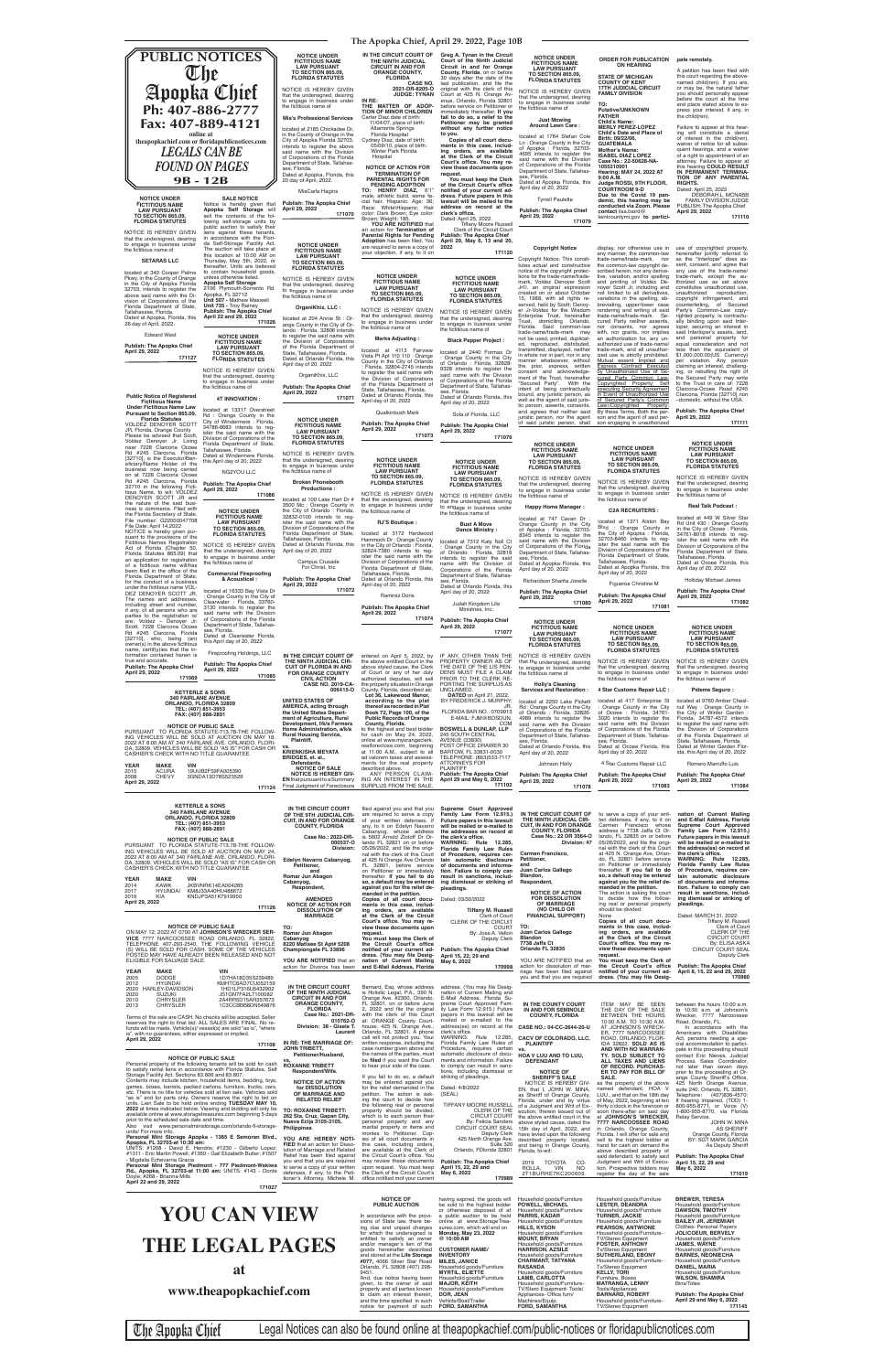The Apopka Chief Legal Notices can also be found online at theapopkachief.com/public-notices or floridapublicnotices.com



dress. (You may file Desig-<br>nation of Current Mailing

nation of Current Mailing<br>and E-Mail Address, Florida<br>Supreme Court Approved<br>Family Law Form 12.915.)<br>Future papers in this lawsuit<br>will be mailed or e-mailed to<br>the address(es) on record at

*on pages 9B - 12B*

**Ph: 407-886-2777 • Fax: 407-889-4121 • www.theapopkachief.com**

## **NOTICE TO THE PUBLIC OF FINDING OF NO SIGNIFICANT IMPACT**

In accordance with the<br>National Environmental Policy<br>mental Quality regulations for<br>implementing NEPA (40 CFR<br>Parts 1500 through 1508)<br>and the HHS General Administration Manual Part 30 En-vironmental Protection (February 25, 2000), HRSA has determined that the Apopka Family Health Center Expansion proposed by Community

**Health Resources and Services Administration**

**NO SIGNIFICANT IMPACT For Apopka Family Health Center Expansion**

has submitted an Environmental Assessment (EA) that documents impacts of the proposed action. This EA is incorporated by reference into this FONSI. Additional project informa-tion is contained in the Environmental Assessment for this

Friday.

Interested parties may appear at this meeting and be heard with respect to the<br>proposed ordinance. The proposed ordinance is available in the City Clerk's office for inspection.

the clerk's office.<br>WARNING: Rule 12.285,<br>Florida Family Law Rules **of Procedure, requires certain automatic disclosure of documents and informa-tion. Failure to comply can result in sanctions, includ-ing dismissal or striking of** 

> **IN THE CIRCUIT COURT FOR ORANGE COUNTY, FLORIDA PROBATE DIVISION Case No.: 2022-CP-000514 IN RE: THE ESTATE OF SALLY A. BELLANCA Deceased. NOTICE TO CREDITORS** The administration of the estate of Sally A. Bellanca, deceased, whose date of death was December 9, 2021, is ircuit Court for Orange County, Florida, Probate Division, the address of which is 425 N. Orange Av-enue, #340, Orlando, Florida 32801. The names and ad-dresses of the personal representative and the personal representative's attorney are of the decedent and other persons having claims or demands against decedent's estate on whom a copy of this notice is required MORE AFTER THE DECE-<br>to be served must file their DENT'S DATE OF DEATH IS<br>claims with this court ON OR BARRED. claims with this court ON OR BEFORE THE LATER OF 3 MONTHS AFTER THE TIME OF THE FIRST PUBLICA-TION OF THIS NOTICE OR 30 DAYS AFTER THE DATE OF SERVICE OF A COPY OF THIS NOTICE ON THEM. All other creditors of the decedent and other persons having claims or demands against decedent's estate<br>must file their claims with this<br>court WITHIN 3 MONTHS<br>AFTER THE DATE OF THE<br>FIRST PUBLICATION OF<br>FIRST PUBLICATION<br>THIN THE TIME PERI-<br>WITHIN THE TIME PERI-<br>ODS SET FORTH IN FLOR-IDA STATUTES SECTION 733.702 WILL BE FOREVER BARRED. NOTWITHSTANDING THE TIME PERIODS SET FORTH ABOVE, ANY CLAIM FILED TWO (2) YEARS OR The date of first publica-<br>tion of this notice is April 22, 2022. Suzanne Engelmeier 1986 Tournament Drive Apopka, FL 32712 Co-Personal Representative Hallie L. Zobel, Esq. hzobel@cplspa.com CPLS, P.A. 201 E. Pine Street, Suite 445 Orlando, FL 32801 407-647-7887/407-647-5396 CPLS File No.: 4560-1 Counsel for Personal Representative **Publish: The Apopka Chief April 22 and 29, 2022 IN THE CIRCUIT COURT FOR ORANGE COUNTY, FLORIDA PROBATE DIVISION File No. 2022-CP-001295-O IN RE: ESTATE OF GEORGE WILLIAM CONSIDINE, Deceased. NOTICE TO CREDITORS** The administration of the es-tate of George William Considine, deceased, whose date of death was November 21, 2021, is pending in the Cir-cuit Court for Orange County, Florida, Probate Division, the address of which is 425 N Orange Ave, Orlando, FL 32801. The names and addresses of and the personal representa-tive's attorney are set forth All creditors of the decedent claims or demands against THE TIME PERIODS SET<br>decedent's estate on whom a FORTH ABOVE, ANY CLAIM copy of this notice is required to be served must file their<br>claims with this court ON OR claims with this court ON OR<br>BEFORE THE LATER OF 3<br>MONTHS AFTER THE TIME<br>OF THE FIRST PUBLICA-<br>TION OF THIS NOTICE OR<br>30 DAYS AFTER THE DATE<br>30 DAYS AFTER THE DATE<br>OF SERVICE OF A COPY OF THIS NOTICE ON THEM. All other creditors of the dece-dent and other persons having claims or demands against<br>decedent's estate must file their claims with this court<br>WITHIN 3 MONTHS AFTER<br>THE DATE OF THE FIRST<br>PUBLICATION OF THIS NO-<br>TICE.<br>ALL CLAIMS NOT FILED WITHIN THE TIME PERI-ODS SET FORTH IN FLOR-IDA STATUTES SECTION 733.702 WILL BE FOREVER BARRED. N O T W I T H S T A N D I N G FAMILY FIRST FIRM Counsel for Victor Sliwinski Beth K. Roland Attorney Florida Bar Number: 103674 1901 W. Colonial Drive Orlando, Florida 32804 Telephone: (407) 574-8125 Fax: (407) 801-7805 E-Mail: beth@familyfirstfirm.com<br>Secondary E-Mail: probate@familyfirstfirm.com

| IN THE CIRCUIT COURT<br>OF THE NINTH JUDICIAL<br><b>CIRCUIT, IN AND FOR</b><br><b>ORANGE COUNTY,</b><br><b>FLORIDA</b><br><b>CASE NUMBER: 2022-CA-</b> | Road, Orange County, Florida.<br>Said property is in the custody<br>of the Sheriff of Orange County.<br>A Complaint for forfeiture has<br>been filed in the above-styled<br>Court. |
|--------------------------------------------------------------------------------------------------------------------------------------------------------|------------------------------------------------------------------------------------------------------------------------------------------------------------------------------------|
| 3197-0                                                                                                                                                 | <b>I HEREBY CERTIFY that</b>                                                                                                                                                       |
| <b>DIVISION NUMBER: 36</b>                                                                                                                             | this Notice is being served pur-<br>suant to the notice provisions of                                                                                                              |
| IN RE: FORFEITURE OF                                                                                                                                   | Florida Statutes 932.701-707,                                                                                                                                                      |
| \$2,330.00 IN U.S. CUR-                                                                                                                                | this 14th day of April, 2022.                                                                                                                                                      |
| <b>RENCY</b>                                                                                                                                           | <b>Ann-Marie Delahunty</b>                                                                                                                                                         |
| <b>NOTICE OF</b>                                                                                                                                       | Florida Bar No. 006513                                                                                                                                                             |
| <b>FORFEITURE COMPLAINT</b>                                                                                                                            | Assistant General Counsel                                                                                                                                                          |
| TO:                                                                                                                                                    | Orange County                                                                                                                                                                      |
| <b>MARCELIC WILLIS</b>                                                                                                                                 | <b>Sheriff's Office</b>                                                                                                                                                            |
| <b>4084 MIDDLEBROOK</b><br>ROAD, #1117                                                                                                                 | <b>Legal Services</b><br>P.O. Box 1440                                                                                                                                             |
| ORLANDO, FL 32811                                                                                                                                      | Orlando, FL 32802                                                                                                                                                                  |
| and all others who claim                                                                                                                               | (407) 254-7170                                                                                                                                                                     |
| an interest in \$2,330.00 in                                                                                                                           | AnnMarie.Delahunty@ocfl.net                                                                                                                                                        |
| U.S. Currency, which was                                                                                                                               |                                                                                                                                                                                    |
| seized on or about the 1st                                                                                                                             | Publish: The Apopka Chief                                                                                                                                                          |
| day of March, 2022, at or near                                                                                                                         | April 22 and 29, 2022<br>171029                                                                                                                                                    |
| Middlebrook Road and Conroy                                                                                                                            |                                                                                                                                                                                    |

 **A-AAAKEY MINI STORAGE #30 1001 S. Semoran Blvd, Orlando, FL 32807 407-479-4555 M30@a-aaakey.com**

**NOTICE OF PUBLIC SALE** In order to satisfy a contractual landlord's lien, under the provisions of the Florida Self Service Storage Act, public notice is hereby given that the following described property will be sold at public auction by competitive bidding. Everything is sold "as is" and "where is" for cash only. A-AAAKey Mini Storage reserves the right to refuse any bid or to cancel any public sale advertised. The sale will be conducted on WWW.STORAGEAUCTIONS. COM. The sale will be on May 18, 2022 starting at 11:00 A.M. **April 22 and 29, 2022 Mariah Walker Daniel Solis Vargas** Fan, Washer, Totes, Tools, Umbrella **Andrew Wood** Tool Box, Totes, Tools, Holiday Decor, Car Par **Keyron Senior AKA Keyron Hervin Senior** Chair, Tires, TV, Table, Car Wash Stuff **Suzanne Windau AKA Suzanne C. Windau** Chair, Bags, Boxes, Clothes, Blanket, Travel Bags **Publish: The Apopka Chief**

> project, which is on file at the<br>following address(es) for pub-<br>lic examination upon request between the hours of 9 a.m. and 3 p.m., Monday through Community Health Centers Inc. - Administrative Office<br>110 S. Woodland Street **IN THE COUNTY COURT**

**171057**

| <b>A-AAAKEY</b>                   | Dinning Table Set, Boxes      |
|-----------------------------------|-------------------------------|
| <b>MINI STORAGE #29</b>           | Bedroom Set, Mattress,        |
| 5285 S Orange Blossom             | Suitcase, Vacuum              |
| Trail, Orlando, FL 32839          | Amanda M Luyando:             |
| 407-859-5911                      | Mattress, Flat Sreen T.V.,    |
| m29@a-aaakey.com                  | Bed Frame, Boxes,             |
|                                   | Table, Chair                  |
| <b>NOTICE OF PUBLIC SALE</b>      | Pedro Juan Santos Jr:         |
| In order to satisfy a contractual | AC Unit, Dishwasher,          |
| landlord's lien, under the pro-   | Totes, Shop Vacs,             |
| visions of the Florida Self Ser-  | Hardware Supplies,            |
| vice Storage Act, public notice   | <b>Buckets</b>                |
| is hereby given that the follow-  | <b>Franklin Fernandz:</b>     |
| ing described property located    | Plastic Shelving Units,       |
| at A-AAAKey Mini Storage,         | Monitors, Totes,              |
| 5285 S Orange Blossom Trail       | Electrical Items, Bags,       |
| Orlando, FL 32839, will be        | Rugs, Baskets, Desk           |
| sold at public auction to the     | Claudia L Lopez:              |
| highest bidder for cash only at   | Totes, Paint, Yard Tools, B   |
| WWW.STORAGEAUCTIONS.              | Jerome L Grimes:              |
| COM on <b>MAY 18TH 2022 at</b>    | Microwave, Boxes, Bags,       |
| 10:30 AM.                         | Easels, Luggage               |
| Junior J Astudillo:               | Lorraine Vogel:               |
| Chairs, Bags, Boxes,              | Totes, Furniture,             |
| Poker Table Top                   | Boxes, Stove, Bags            |
| <b>Ticlinton Armand:</b>          | <b>Marcella Young:</b>        |
| Furniture, Fan, Boxes             | Pillows, Bags, Furniture      |
| Matisha Williams∶                 | <b>Gregory Percy:</b>         |
| Suitcase, Tires,                  | Totes, Bags                   |
| Microwave, Boxes,                 | <b>Publish: The Apopka Ch</b> |
| Comforter, Shoe Rack              | April 22 and 29, 2022         |
| <b>Ermide Fieneant:</b>           | 17                            |

| sion proposed by Community<br>Health Centers, Inc. will have        | Attn: Molly Ferguson<br>Phone: (407) 905-8827                     |                                                                 | <br>10:00 A.M. TO 10:30 A.M.                                                          | $10.00$ and $400$ model<br>5601 South Orange Blossom          | <b>FOR ORANGE COUNTY,</b>                                       | the total value of the estate is                                              | OD, ANY CLAIM FILED TWO                                            |
|---------------------------------------------------------------------|-------------------------------------------------------------------|-----------------------------------------------------------------|---------------------------------------------------------------------------------------|---------------------------------------------------------------|-----------------------------------------------------------------|-------------------------------------------------------------------------------|--------------------------------------------------------------------|
| no significant adverse impact                                       | x 1064                                                            | CASE NO.: 08-CC-16992                                           | AT ACE WRECKER, 5601<br>SOUTH ORANGE BLOS-                                            | Trail, Orlando, Florida 32809.<br>In accordance with the      | <b>FLORIDA</b><br><b>PROBATE DIVISION</b>                       | \$ 24,416,00 and that the<br>names and addresses of                           | (2) YEARS OR MORE AFTER<br>THE DECEDENT'S DATE OF                  |
| on the quality of the human<br>environment. As a result of          | Email: m.ferguson@chcfl.org                                       | <b>CYPRESS RECOVERY</b>                                         | SOM TRAIL, ORLANDO,                                                                   | Americans with Disabilities                                   |                                                                 | those to whom it has been as-                                                 | DEATH IS BARRED.                                                   |
| this FONSI, an Environmental                                        | No further environmental                                          | <b>CORPORATION,</b><br>PLAINTIFF,                               | FLORIDA 32809. SOLD<br>AS IS AND WITH NO                                              | Act. persons needing a spe-<br>cial accommodation to partici- | File No.2021-CP-004166-O<br>Division                            | signed by such order are:<br>Address<br>Name                                  | The date of first publication of                                   |
| Impact Statement will not be<br>prepared.                           | review of this project is pro-<br>posed prior to final approval   | VS.                                                             | <b>WARRANTY. SOLD SUB-</b>                                                            | pate in this proceeding should                                | IN RE: ESTATE OF                                                | David G. Higginbotham                                                         | this Notice is April 22, 2022.                                     |
|                                                                     | from HRSA.                                                        | <b>DENISE HAMERSHOCK</b><br>a/k/a DENISE M. HAMER-              | JECT TO ALL TAXES<br>AND LIENS OF RECORD.                                             | contact Eric Nieves, Judicial<br>Process Sales Coordinator,   | <b>MARTHA S. HIGGINBO-</b><br><b>THAM</b>                       | 304 A, Chapel Trail Circle<br>Waco, TX 76712                                  | Person Giving Notice:                                              |
| The Health Resources                                                |                                                                   | SHOCK,                                                          | PURCHASER TO PAY                                                                      | not later than seven days                                     | Deceased.                                                       | Kirby L. Higginbotham                                                         | David G. Higginbotham                                              |
| and Services Administration<br>(HRSA) of the Department of          | <b>Public Comments</b><br>Any individual, group, or               | DEFENDANT(S)                                                    | FOR BILL OF SALE.                                                                     | prior to the proceeding at Or-                                | <b>NOTICE TO CREDITORS</b>                                      | 133 S. Sheeler Ave<br>Apopka, Florida 32703                                   | 304 A, Chapel Trail Circle<br>Waco, Texas 76712                    |
| Health and Human Services                                           | agency disagreeing with this                                      | <b>NOTICE OF</b>                                                | as the property of the above<br>named defendant, DENISE                               | ange County Sheriff's Office,<br>425 North Orange Avenue,     | (Summary Administration)                                        |                                                                               |                                                                    |
| (HHS) provides discretionary<br>grant and cooperative agree-        | determination or wishing to<br>comment on these projects          | <b>SHERIFF'S SALE</b>                                           | HAMERSHOCK a/k/a DE-                                                                  | suite 240, Orlando, FL 32801.                                 | TO ALL PERSONS HAV-                                             | ALL INTERESTED PER-                                                           | Attorney for Person Giving                                         |
| ment awards to support health                                       | may submit written comments                                       | NOTICE IS HEREBY GIV-<br>EN, that I, John W. Mina, as           | NISE M. HAMERSHOCK, and<br>that on the 12th day of May,                               | Telephone: (407)836-4570;<br>If hearing impaired, (TDD)       | ING CLAIMS OR DEMANDS<br>AGAINST THE ABOVE ES-                  | SONS ARE NOTIFIED THAT:<br>All creditors of the estate of the                 | Notice<br>William J. McLeod                                        |
| centers expand their capacity                                       | to Community Health Centers.<br>Inc. Attn: Molly Ferguson,        | Sheriff of Orange County.                                       | 2022, beginning at ten thirty                                                         | 1-800-955-8771, or Voice (V)                                  | TATE:                                                           | decedent and persons having                                                   | Attorney                                                           |
| to provide primary and pre-<br>ventive health care services to      | Director of Government Rela-                                      | Florida, under and by virtue                                    | o'clock in the forenoon or soon                                                       | 1-800-955-8770, via Florida                                   | You are hereby notified that<br>an Order of Summary Admin-      | claims or demands against the<br>estate of the decedent other                 | Florida Bar Number: 322024<br>McLeod McLeod McLeod PA              |
| medically underserved popu-                                         | tions and Grant Management                                        | of a Judgment and Writ of Ex-<br>ecution, therein issued out of | there-after on said day at ACE<br>WRECKER, 5601 SOUTH                                 | Relay Service.                                                | istration has been entered in                                   | than those for whom provision                                                 | 48 East Main St (32703)                                            |
| lations nationwide.                                                 | at the above referenced ad-<br>dress.                             | the above entitled court in the                                 | <b>ORANGE BLOSSOM TRAIL,</b>                                                          | JOHN W. MINA                                                  | the estate of Martha S. Hig-                                    | for full payment was made in<br>the Order of Summary Ad-                      | P.O. Box 950                                                       |
| Community Health Cen-                                               |                                                                   | above styled cause, dated the<br>26th day of August, 2021, and  | in Orlando, Orange County,<br>Florida. I will offer for sale and                      | <b>AS SHERIFF</b><br>Orange County, Florida                   | ginbotham, deceased, File<br>Number 2021-CP-004166-O,           | ministration must file their                                                  | Apopka, FL 32704<br>Telephone: (407-886-3300)                      |
| ters, Inc. in Winter Garden,                                        | HRSA will consider all<br>comments received within 15             | have levied upon the following                                  | sell to the highest bidder at                                                         | BY: SGT MARK GARCIA                                           | by the Circuit Court for Or-                                    | claims with this court WITHIN                                                 | Fax: (407 886 0087)                                                |
| Florida has applied for HRSA<br>grant funding. The applicant        | days of this "Notice" prior to                                    | described property located,                                     | hand for cash on demand the                                                           | As Deputy Sheriff                                             | ange County, Florida, Probate<br>Division, the address of which | THE TIME PERIODS SET<br>FORTH IN FLORIDA STAT-                                | E-Mail:<br>wjm@mcleodlawfirm.com                                   |
| proposes to use grant funds                                         | final approval from HRSA.                                         | and being in Orange County,<br>Florida, to-wit:                 | above described property of<br>said defendant, to satisfy said                        | <b>Publish: The Apopka Chief</b>                              | is Clerk's Office / Probate,                                    | UTES SECTION 733.702.                                                         | Secondary E-Mail:                                                  |
| to expand the Apopka Family<br>Health Center located at 225         | <b>Publish: The Apopka Chief</b>                                  | 2015 JEEP COMPASS VIN:                                          | Judgment and Writ of Execu-                                                           | April 8, 15, 22, and 29, 2022                                 | Orange County Courthouse                                        | ALL CLAIMS AND DEMANDS                                                        | sallen@mcleodlawfirm.com                                           |
| E. 7th Street in Apopka, FL                                         | April 22 and 29, 2022                                             | 1C4NJCBA0FD273290.                                              | tion. Prospective bidders may                                                         | 170975                                                        | - #355, P. O. Box 4994, Or-<br>lando, FL 32802-4994; that       | NOT SO FILED WILL BE<br>FOREVER BARRED. NOT-                                  | Publish: The Apopka Chief<br>April 22 and 29, 2022                 |
| 32703-5327. The applicant                                           | 171060                                                            |                                                                 |                                                                                       |                                                               | the decedent's date of death                                    | WITHSTANDING ANY OTH-                                                         | 171045                                                             |
|                                                                     |                                                                   |                                                                 |                                                                                       |                                                               |                                                                 |                                                                               |                                                                    |
|                                                                     |                                                                   |                                                                 |                                                                                       |                                                               |                                                                 |                                                                               |                                                                    |
|                                                                     |                                                                   | IN THE CIRCUIT COURT<br><b>FOR ORANGE COUNTY.</b>               | claims or demands against<br>decedent's estate on whom a                              | THE TIME PERIODS SET<br>FORTH ABOVE, ANY CLAIM                |                                                                 |                                                                               |                                                                    |
| IN THE CIRCUIT COURT OF<br>THE 9TH JUDICIAL CIRCUIT                 | tice in The Apopka Chief, and<br>file the original with the Clerk | <b>FLORIDA</b>                                                  | copy of this notice is required                                                       | FILED TWO (2) YEARS OR                                        | IN THE COUNTY COURT                                             | County, Florida, wherein Plain-                                               | SURPLUS FUNDS FROM                                                 |
| IN AND FOR ORANGE                                                   | of Court at Orange County                                         | <b>PROBATE DIVISION</b><br>File No. 2022-CP-000930-O            | to be served must file their<br>claims with this court ON OR                          | MORE AFTER THE DECE-<br>DENT'S DATE OF DEATH IS               | OF THE NINTH JUDICIAL<br><b>CIRCUIT IN AND FOR</b>              | tiff, Emerson Park Homeowners<br>Association, Inc., Defendants.               | THE FORECLOSURE SALE,<br>IF ANY. OTHER THAN THE                    |
| COUNTY, FLORIDA                                                     | Courthouse, Clerk of the                                          |                                                                 | BEFORE THE LATER OF 3                                                                 | BARRED.                                                       | <b>ORANGE COUNTY,</b>                                           | Shawana T. Wilson-Thomas                                                      | PROPERTY OWNER AS OF                                               |
| CASE NO.:<br>2021-CA-009025-O                                       | Courts, 425 N. Orange Av-<br>enue, Orlando, Florida 32801,        | IN RE: ESTATE OF                                                | MONTHS AFTER THE TIME                                                                 | The date of the first publica-                                | <b>FLORIDA</b><br><b>CASE NO.: 2020-CC-</b>                     | and Kenneth Brian Thomas, et<br>al., the Office of Tiffany Moore              | THE DATE OF THE LIS PEN-<br>DENS MUST FILE A CLAIM                 |
| DIVISION: 40                                                        | either before service on Plain-                                   | <b>WALLACE NATHANAEL</b><br>YOUMANS                             | OF THE FIRST PUBLICA-<br>TION OF THIS NOTICE OR                                       | tion of this Notice is April 22,<br>2022.                     | 008757-0                                                        | Russell, Orange County Clerk                                                  | WITHIN SIXTY (60) DAYS                                             |
| DEVONWOOD COMMUNITY                                                 | tiff's attorney or immediately<br>thereafter; otherwise a Default | Deceased.                                                       | 30 DAYS AFTER THE DATE                                                                |                                                               |                                                                 | of Court, will sell to the highest<br>and best bidder for cash at my-         | AFTER THE SALE.                                                    |
| ASSOCIATION, INC.,                                                  | will be entered against you                                       | <b>NOTICE TO CREDITORS</b>                                      | OF SERVICE OF A COPY OF<br>THIS NOTICE ON THEM.                                       | Personal Representative:<br>David A. Youmans                  | <b>EMERSON PARK HOME-</b><br><b>OWNERS ASSOCIATION,</b>         | orangeclerk.realforeclose.                                                    | Dated this 13th day of April,<br>2022:                             |
| Plaintiff,                                                          | for the relief demanded in the                                    | The administration of the es-                                   | All other creditors of the dece-                                                      | 3152 Crested Circle                                           | INC., a Florida not-for-profit                                  | com at $11:00$ a.m. on JUNE 01,                                               | BY: Karen M. Marcell, Esq.                                         |
| UNKNOWN HEIRS,                                                      | Complaint.                                                        | tate of WALLACE NATHANA-                                        | dent and other persons having                                                         | Orlando, FL 32837                                             | corporation,                                                    | 2022, the following described                                                 | Florida Bar No.: 51640                                             |
|                                                                     |                                                                   |                                                                 |                                                                                       |                                                               |                                                                 |                                                                               |                                                                    |
| <b>BENEFICIARIES OR</b>                                             | <b>Pursuant to Administra-</b><br>tive Order No. 2.207-6/10       | EL YOUMANS, deceased,                                           | claims or demands against                                                             |                                                               | Plaintiff,                                                      | property as set forth in said<br>Final Judgment, to-wit:                      | <b>GARFINKEL LAW</b><br>300 N. Maitland Avenue                     |
| DEVISEES OF THE ESTATE                                              | and in accordance with the                                        | whose date of death was Feb-<br>ruary 18, 2022, is pending in   | decedent's estate must file<br>their claims with this court                           | Attorney for the Personal<br>Representative:                  | <b>SHAWANA T. WILSON-</b>                                       | Lot 279, EMERSON PARK,                                                        | Maitland, Florida 32751                                            |
| OF IRAIDA C. CARDONA,<br>RAFAEL RODRIGUEZ,                          | Americans with Disabili-<br>ties Act of 1990, if you are          | the Circuit Court for Orange                                    | WITHIN 3 MONTHS AFTER                                                                 | Gregory E. Melnick, Jr.                                       | THOMAS, et al.,                                                 | according to the Plat                                                         | Tel: (407) 539-3900                                                |
| IRAIDA GISELE WALKER,                                               | a person with a disability                                        | County, Florida, Probate Divi-<br>sion, the address of which is | THE DATE OF THE FIRST<br>PUBLICATION OF THIS NO-                                      | Florida Bar No. 0921386<br>2916 Fitzooth Drive                | Defendants.<br><b>NOTICE OF</b>                                 | therof, recorded in Plat<br>Book 68, Pages 1 through                          | Fax: (407) 386-8485<br>Primary email address:                      |
| Defendants.                                                         | who needs any accommo-                                            | 425 N. Orange Ave., Suite                                       | TICE.                                                                                 | Winter Park, Florida 32792                                    | <b>FORECLOSURE SALE</b>                                         | 17, of the Publi Records of                                                   | karen@garfinkel.law                                                |
| <b>NOTICE OF ACTION</b>                                             | dation in order to participate<br>in this proceeding, you are     | 355, Orlando, FL 32801. The                                     | ALL CLAIMS NOT FILED                                                                  | Telephone: (407) 673-8033<br>e-mail:                          | NOTICE IS HEREBY<br>GIVEN pursuant to a Final                   | Orange County, Florida.<br>The Property is located at                         | Secondary email address:<br>evie@garfinkel.law                     |
| TO: IRAIDA GISELE                                                   | entitled, at no cost to you,                                      | names and addresses of the<br>personal representative and       | WITHIN THE TIME PERI-<br>ODS SET FORTH IN FLOR-                                       | gregmelnicklaw@gmail.com                                      | Judgment of Foreclosure dated                                   | the street address of:                                                        | 20014-094                                                          |
| WALKER<br>304 COUNTRY VIEW                                          | to the provision of certain<br>assistance. Please contact         | the personal representative's                                   | <b>IDA STATUTES SECTION</b>                                                           |                                                               | March 28, 2022 and entered in                                   | 1894 Rafton Road,<br>Apopka, FL 32703                                         |                                                                    |
| <b>COURT</b>                                                        | Court Administration at 425                                       | attorney are set forth below.<br>All creditors of the decedent  | 733.702 WILL BE FOREVER<br><b>BARRED.</b>                                             | <b>Publish: The Apopka Chief</b><br>April 22 and 29, 2022     | Case No.: 2020-CC-008757-O,<br>of the County Court in the Ninth | ANY PERSON CLAIM-                                                             | Publish: The Apopka Chief<br>April 22 and 29, 2022                 |
| LAKE MARY, FL 32746<br>(Last Known Address)                         | N. Orange Avenue, Room<br>Orlando, Florida<br>2130,               | and other persons having                                        | NOTWITHSTANDING                                                                       | 171062                                                        | Judicial Circuit and for Orange                                 | ING AN INTEREST IN THE                                                        | 171028                                                             |
|                                                                     | 32801, Telephone: (407)836-                                       |                                                                 |                                                                                       |                                                               |                                                                 |                                                                               |                                                                    |
| YOU ARE NOTIFIED that<br>a Complaint to foreclose a lien            | 2303 within two (2) working<br>days of your receipt of this       |                                                                 |                                                                                       |                                                               |                                                                 |                                                                               |                                                                    |
| upon the following described                                        | (describe notice); If you are                                     |                                                                 |                                                                                       |                                                               |                                                                 |                                                                               |                                                                    |
| property in Orange County,                                          | hearing or voice impaired,                                        | IN THE CIRCUIT COURT                                            |                                                                                       |                                                               | IN THE CIRCUIT COURT<br><b>FOR ORANGE COUNTY,</b>               | claims or demands against<br>decedent's estate on whom a MORE AFTER THE DECE- | FILED TWO (2) YEARS OR                                             |
| Florida which has been filed<br>against Defendant, IRAIDA           | call 1-800-955-8771."<br>Witness my hand and the                  | FOR ORANGE COUNTY,                                              | decedent's estate on whom a FILED TWO (2) YEARS OR<br>copy of this notice is required | MORE AFTER THE DECE-                                          | <b>FLORIDA</b>                                                  | copy of this notice is required DENT'S DATE OF DEATH IS                       |                                                                    |
| <b>GISELE WALKER:</b>                                               | seal of this Court this 11th day                                  | <b>FLORIDA</b>                                                  | to be served must file their                                                          | DENT'S DATE OF DEATH IS                                       | <b>PROBATE DIVISION</b><br>File No. 2022-CP-001076-O            | to be served must file their<br>claims with this court ON OR                  | BARRED.<br>The date of first publica-                              |
| Lot 63, First Addition to<br>Devonwood Unit One                     | of March, 2022.                                                   | PROBATE DIVISION<br>File No. 2022-CP-000817-O                   | claims with this court ON OR<br>BEFORE THE LATER OF 3                                 | BARRED.<br>The date of first publication of                   | Division 01                                                     | BEFORE THE LATER OF 3                                                         | tion of this notice is April 22,                                   |
| A, according to the plat                                            | <b>Tiffany Moore Russell</b>                                      |                                                                 | MONTHS AFTER THE TIME                                                                 | this notice is April 22, 2022.                                |                                                                 | MONTHS AFTER THE TIME                                                         | 2022.                                                              |
| thereof, as recorded<br>in Plat Book 15, Pages                      | Clerk of the Court<br>(Clerk's Seal)                              | IN RE: ESTATE OF<br><b>CLEMENTE ALFREDO</b>                     | OF THE FIRST PUBLICA-<br>TION OF THIS NOTICE OR                                       | Personal Representative:                                      | IN RE: ESTATE OF<br><b>DEBRA SUE STINSON</b>                    | OF THE FIRST PUBLICA-<br>TION OF THIS NOTICE OR                               | Personal Representative:<br>STEVEN S. STINSON                      |
| 141-142 of the Public Re-                                           | By: Stan Green                                                    | <b>VASALLO VASALLO</b>                                          | 30 DAYS AFTER THE DATE                                                                | Aleida Valeron                                                | Deceased.                                                       | 30 DAYS AFTER THE DATE                                                        | 2212 Kirby Avenue                                                  |
| cords of Orange County,                                             | Deputy Clerk                                                      | Deceased.                                                       | OF SERVICE OF A COPY OF                                                               | 2811 N. 6th Street<br>Orlando, Florida 32820                  | <b>NOTICE TO CREDITORS</b>                                      | OF SERVICE OF A COPY OF<br>THIS NOTICE ON THEM.                               | Chattanooga,<br>Tennessee 37404                                    |
| Florida.                                                            | <b>Civil Division</b><br>425 N. Orange Avenue                     | <b>NOTICE TO CREDITORS</b>                                      | THIS NOTICE ON THEM.<br>All other creditors of the dece-                              |                                                               | The administration of the                                       | All other creditors of the                                                    |                                                                    |
| <b>Street Address:</b>                                              | <b>Room 350</b>                                                   | The administration of the                                       | dent and other persons having                                                         | Attorney for Personal                                         | estate of Debra Sue Stinson,<br>deceased, whose date of         | decedent and other persons<br>having claims or demands                        | <b>Attorney for Personal</b><br>Representative:                    |
| 512 Madrigal Court,<br>Orlando, Florida 32825.                      | Orlando, Florida 32801                                            | estate of Clemente Alfredo<br>Vasallo Vasallo, deceased,        | claims or demands against<br>decedent's estate must file                              | Representative:<br>Beth K. Roland                             | death was June 12, 2021, is                                     | against decedent's estate                                                     | DAVID J. AKINS                                                     |
|                                                                     | WASSERSTEIN, P.A.                                                 | whose date of death was Oc-                                     | their claims with this court                                                          | Attorney                                                      | pending in the Circuit Court                                    | must file their claims with this                                              | Florida Bar No. 454338                                             |
| and you are required to serve                                       | 301 Yamato Road<br><b>Suite 2199</b>                              | tober 16, 2021, is pending in                                   | WITHIN 3 MONTHS AFTER                                                                 | Florida Bar Number: 103674                                    | for Orange County, Florida,<br>Probate Division, the address    | court WITHIN 3 MONTHS<br>AFTER THE DATE OF THE                                | <b>DEAN MEAD</b><br>420 S. Orange Ave.,                            |
| a copy of your written defens-<br>es, if any, to it, on Daniel Was- | Boca Raton, Florida 33431                                         | the Circuit Court for Orange<br>County, Florida, Probate Divi-  | THE DATE OF THE FIRST<br>PUBLICATION OF THIS NO-                                      | <b>Family First Firm</b><br>1901 W. Colonial Drive            | of which is Clerk of the Circuit                                | FIRST PUBLICATION OF                                                          | Suite 700                                                          |
| serstein, Esq., Plaintiff's At-                                     | Tel: (561) 288-3999                                               | sion, the address of which is                                   | TICE.                                                                                 | Orlando, Florida 32804                                        | Court, Probate Division, 425<br>North Orange Avenue, Room       | THIS NOTICE.<br>ALL CLAIMS NOT FILED                                          | Orlando, FL 32801<br>Telephone: (407) 841-1200                     |
| torney, WASSERSTEIN, P.A.,<br>301 Yamato Road, Suite                | Primary E-Mail:<br>danw@wassersteinpa.com                         | 425 N Orange Ave, Orlando,<br>FL 32801. The names and ad-       | ALL CLAIMS NOT FILED<br>WITHIN THE TIME PERI-                                         | Telephone: (407) 574-8125<br>Fax: (407) 476-1101              | 340, Orlando, Florida 32801.                                    | WITHIN THE TIME PERI-                                                         | Fax: (407) 423-1831                                                |
| 2199, Boca Raton, Florida                                           | By: /s Daniel Wasserstein                                         | dresses of the personal rep-                                    | ODS SET FORTH IN FLOR-                                                                | E-Mail:                                                       | The names and addresses of                                      | ODS SET FORTH IN FLOR-                                                        | E-Mail:                                                            |
| 33431, Tel.: (561) 288-3999,<br>Fax: (561) 288-4999, E-Mail:        | <b>DANIEL WASSERSTEIN,</b><br>ESQ.                                | resentative and the personal<br>representative's attorney are   | IDA STATUTES SECTION<br>733.702 WILL BE FOREVER                                       | beth@familyfirstfirm.com<br>Secondary E-Mail:                 | the personal representative<br>and the personal representa-     | IDA STATUTES SECTION<br>733.702 WILL BE FOREVER                               | dakins@deanmead.com<br>Secondary E-Mail:                           |
| danw@wassersteinpa.com                                              | Florida Bar No. 42840                                             | set forth below.                                                | BARRED.                                                                               | probate@familyfirstfirm.com                                   | tive's attorney are set forth                                   | BARRED.                                                                       | probate@deanmead.com                                               |
| on or before a date which is<br>within thirty (30) days after       | <b>Publish: The Apopka Chief</b><br>April 22 and 29, 2022         | All creditors of the decedent<br>and other persons having       | NOTWITHSTANDING<br>THE TIME PERIODS SET                                               | Publish: The Apopka Chief<br>April 22 and 29, 2022            | below.<br>All creditors of the dece-                            | NOTWITHSTANDING<br>THE TIME PERIODS SET<br>FORTH ABOVE, ANY CLAIM             | <b>Publish The Apopka Chief</b><br>April 22 and 29, 2022<br>171059 |

#### **CITY OF APOPKA PUBLIC HEARING NOTICE**

The following ordinance will be read on Wednesday, May 4, 2022 and held over for second reading where it will be considered for adoption at the City Council meeting in the Apopka City Hall Council Chambers on Wednesday, May 18, 2022 at 7:00 p.m., or as soon thereafter as possible.

**ORDINANCE 2932 AN ORDINANCE OF THE CITY COUNCIL OF THE CITY OF APOPKA, FLORIDA, AMENDING THE CODE OF ORDINANCES OF THE CITY OF APOPKA, CHAPTER 2, ARTICLE VIII. – CODE ENFORCEMENT BY**  CREATING DIVISION 1. CODE ENFORCEMENT SPECIAL MAGISTRATE;<br>AMENDING CHAPTER 2, ARTICLE VIII, BY CREATING DIVISION 2. –<br>CITATION PROCEDURE; PROVIDING FOR CODIFICATION; PROVIDING<br>FOR SEVERABILITY; PROVIDING FOR CONFLICTS, AND **EFFECTIVE DATE.**

Please be advised that, under State law, if you decide to appeal a decision made with respect to this matter, you will need a record of the proceedings and may need to ensure that a verbatim record is made, which record includes the testimony and evidence upon which the appeal is to be based. In accordance with the Americans with Disabilities Act (ADA), persons with disabilities needing assistance to participate<br>in any of these proceedings should contact the City Clerk's Office at 120 East Main Street, Apopka FL 32703, Telephone: 407-703-1704, no less than 48 hours prior to the proceeding.

Winter Garden, FL 34787-3546 **IN AND FOR ORANGE COUNTY, FLORIDA** Dated this 20th day of April, 2022 Susan M. Bone, City Clerk City of Apopka, Florida

**Publish: The Apopka Chief April 22 and 29, 2022** 

**171066**

**pleadings.** Dated: April 19, 2022

 Tiffany M. Russell Clerk of Court CLERK OF THE CIRCUIT COURT By: JULIETTE CELESTIN CIRCUIT COURT SEAL Deputy Clerk

**Publish: The Apopka Chief April 22, 29, May 6 and 13, 2022**

**171068**

| Dinning Table Set, Boxes,<br>Bedroom Set, Mattress,<br>Suitcase, Vacuum<br>Amanda M Luyando:<br>Mattress, Flat Sreen T.V.,<br>Bed Frame, Boxes,<br>Table, Chair<br>Pedro Juan Santos Jr:<br>AC Unit. Dishwasher.<br>Totes, Shop Vacs,<br>Hardware Supplies,<br><b>Buckets</b><br><b>Franklin Fernandz:</b><br>Plastic Shelving Units,<br>Monitors, Totes,<br>Electrical Items, Bags,<br>Rugs, Baskets, Desk<br>Claudia L Lopez:<br>Totes, Paint, Yard Tools, Bags<br>Jerome L Grimes:<br>Microwave, Boxes, Bags,<br>Easels, Luggage<br>Lorraine Vogel:<br>Totes, Furniture,<br>Boxes, Stove, Bags<br>Marcella Young:<br>Pillows, Bags, Furniture<br><b>Gregory Percy:</b><br>Totes, Bags<br><b>Publish: The Apopka Chief</b><br>April 22 and 29, 2022 | IN THE CIRCUIT COURT<br>OF THE 9TH JUDICIAL CIR-<br><b>CUIT. IN AND FOR ORANGE</b><br><b>COUNTY, FLORIDA</b><br>Case No.: 22-DR-4363-O<br>Division: 29<br><b>SERGIO TITO</b><br><b>VALLADARES PAZ,</b><br>Petitioner.<br>and<br><b>ARLENE SERENE</b><br><b>VALLADARES PAZ.</b><br>Respondent,<br><b>NOTICE OF ACTION</b><br><b>FOR DISSOLUTION</b><br><b>OF MARRIAGE</b><br>(NO CHILD OR<br><b>FINANCIAL SUPPORT)</b><br><b>TO: ARLENE SERENE</b><br><b>VALLADARES PAZ</b><br><b>UNKNOWN</b><br>YOU ARE NOTIFIED that an<br>action for dissolution of mar-<br>riage has been filed against<br>you and that you are required<br>to serve a copy of your writ- | ten defenses, if any, to it on<br>SERGIO TITO VALLADARES<br>PAZ, whose address is 718<br>WYMAN CT. BLDG # D OR-<br>LANDO, FL. 32809 on or be-<br>fore 06/16/2022, and file the<br>original with the clerk of this<br>Court at 425 N. ORANGE<br>AVE. SUITE # 320 ORLAN-<br>DO FL. 32801 before service<br>on Petitioner or immediately<br>thereafter. If you fail to do<br>so, a default may be entered<br>against you for the relief de-<br>manded in the petition.<br>The action is asking the court<br>to decide how the follow-<br>ing real or personal property<br>should be divided:<br><b>NONE</b><br>Copies of all court docu-<br>ments in this case, includ-<br>ing orders, are available<br>at the Clerk of the Circuit<br>Court's office. You may re-<br>view these documents upon<br>request.<br>You must keep the Clerk of<br>the Circuit Court's office<br>notified of your current ad- |
|-------------------------------------------------------------------------------------------------------------------------------------------------------------------------------------------------------------------------------------------------------------------------------------------------------------------------------------------------------------------------------------------------------------------------------------------------------------------------------------------------------------------------------------------------------------------------------------------------------------------------------------------------------------------------------------------------------------------------------------------------------|--------------------------------------------------------------------------------------------------------------------------------------------------------------------------------------------------------------------------------------------------------------------------------------------------------------------------------------------------------------------------------------------------------------------------------------------------------------------------------------------------------------------------------------------------------------------------------------------------------------------------------------------------------------|------------------------------------------------------------------------------------------------------------------------------------------------------------------------------------------------------------------------------------------------------------------------------------------------------------------------------------------------------------------------------------------------------------------------------------------------------------------------------------------------------------------------------------------------------------------------------------------------------------------------------------------------------------------------------------------------------------------------------------------------------------------------------------------------------------------------------------------------------------------------------------------------------|
| 171067                                                                                                                                                                                                                                                                                                                                                                                                                                                                                                                                                                                                                                                                                                                                                |                                                                                                                                                                                                                                                                                                                                                                                                                                                                                                                                                                                                                                                              |                                                                                                                                                                                                                                                                                                                                                                                                                                                                                                                                                                                                                                                                                                                                                                                                                                                                                                      |
| and proceeding until all units<br>are sold. All sales are final.<br>11:00 A.M. A-AAAKey Mini<br>Storage - 1001 S. Semoran<br>Blvd, Orlando, FL 32807 (407)<br>479-4555:                                                                                                                                                                                                                                                                                                                                                                                                                                                                                                                                                                               | IN THE CIRCUIT COURT<br><b>FOR ORANGE COUNTY.</b><br><b>FLORIDA</b><br><b>PROBATE DIVISION</b><br>File No. 2022-CP-162                                                                                                                                                                                                                                                                                                                                                                                                                                                                                                                                       | to be served must file their<br>claims with this court ON OR<br>BEFORE THE LATER OF 3<br>MONTHS AFTER THE TIME<br>OF THE FIRST PUBLICA-<br>TION OF THIS NOTICE OR                                                                                                                                                                                                                                                                                                                                                                                                                                                                                                                                                                                                                                                                                                                                    |
| <b>Mariah Walker</b><br>Dresser, Clothes, Bar Stools,<br>Couch, Table, Mattress<br><b>Daniel Solis Vargas</b>                                                                                                                                                                                                                                                                                                                                                                                                                                                                                                                                                                                                                                         | IN RE: ESTATE OF<br><b>CHININIA N. DEAN</b><br>Deceased.                                                                                                                                                                                                                                                                                                                                                                                                                                                                                                                                                                                                     | 30 DAYS AFTER THE DATE<br>OF SERVICE OF A COPY OF<br>THIS NOTICE ON THEM.<br>All other creditors of the dece-                                                                                                                                                                                                                                                                                                                                                                                                                                                                                                                                                                                                                                                                                                                                                                                        |
| Fan, Washer, Totes,<br>Tools, Umbrella<br><b>Andrew Wood</b><br>Tool Box, Totes, Tools,<br><b>Holidav Decor, Car Parts</b>                                                                                                                                                                                                                                                                                                                                                                                                                                                                                                                                                                                                                            | <b>NOTICE TO CREDITORS</b><br>The administration of the es-<br>tate of Chininia N. Dean, de-<br>ceased, whose date of death<br>was August 28, 2021 is nend-                                                                                                                                                                                                                                                                                                                                                                                                                                                                                                  | dent and other persons having<br>claims or demands against<br>decedent's estate must file<br>their claims with this court<br>WITHIN 3 MON THS AFTER                                                                                                                                                                                                                                                                                                                                                                                                                                                                                                                                                                                                                                                                                                                                                  |

and other persons having

Sam Bellanca 4401 Suntan Drive Kissimmee. FL 34746 Co-Personal Representative **171043** FORTH ABOVE, ANY CLAIM<br>FILED TWO (2) YEARS OR MORE AFTER THE DECE-DENT'S DATE OF DEATH IS BARRED. The date of first publication of<br>this notice is: April 22, 2022 Personal Representative: Victor Sliwinski

**Publish: The Apopka Chief April 22 and 29, 2022 171044**

**FLORIDA**

| <b>Apopka Chief</b>               | pending in the C<br>for Orange Coun                                                                   |  |  |  |
|-----------------------------------|-------------------------------------------------------------------------------------------------------|--|--|--|
| 9, 2022<br>171030                 | Probate Division, t<br>of which is 425 N.                                                             |  |  |  |
|                                   | enue, #340, Orlar<br>32801. The name<br>dresses of the pe<br>resentative and th<br>representative's a |  |  |  |
| ours 10:00 a.m.<br>at Aco Wrocker | set forth below.<br>All creditors o<br>dent and other pers<br>claims or deman                         |  |  |  |

**IN THE CIRCUIT COURT**  was October 18, 2021; that ER APPLICABLE TIME PERI-

the personal representative below. **170973**

was August 28, 2021, is pend-ing in the Circuit Court for Orange County, Florida, Probate Division, the address of which is 425 N Orange Ave, Orlando, FL 32801. The names and addresses of the personal rep-resentative and the personal representative's attorney are set forth below. All creditors of the decedent and other persons having claims or demands against decedent's estate on whom a copy of this notice is required to be served must file their<br>claims with this court ON OR BEFORE THE LATER OF 3 MONTHS AFTER THE TIME PUBLICA-TION OF THIS NOTICE OR 30 DAYS AFTER THE DATE A COPY OF<br>I THEM. THIS NOTICE ON THEM. All other creditors of the dece-dent and other persons having claims or demands against<br>decedent's estate must file their claims with this court<br>WITHIN 3 MON THS AFTER<br>THE DATE OF THE FIRST<br>PUBLICATION OF THIS NO-TICE. ALL CLAIMS NOT FILED WITHIN THE TIME PERI-ODS SET FORTH IN FLOR-<br>IDA STATUTES SECTION<br>733.702 WILL BE FOREVER<br>BARRED.<br>NOTWITHSTANDING THE TIME PERIODS SET FORTH ABOVE, ANY CLAIM FILED TWO (2) YEARS OR MORE AFTER THE DECE- DENT'S DATE OF DEATH IS

The date of first publication of<br>this notice is: April 22, 2022.

BARRED.

**The Apopka Chief** *legal publication* 

Personal Representative: Matthew Franklin Dean, Petitioner 2167 Eoala Court Oviedo, FL 32765

Attorney for Personal Representative: Beth K. Roland<br>Attorney Attorney Florida Bar Number: 103674 Family First Firm 1901 W. Colonial Drive Orlando, Florida 32804 Telephone: (407) 574-8125 Fax: (407) 476-1101<br>E-Mail:<br>beth@familyfirstfirm.com<br>Secondary E-Mail:<br>probate@familyfirstfirm.com **Publish: The Apopka Chief April 22 and 29, 2022**

**IN THE COUNTY COURT IN AND FOR ORANGE COUNTY, FLORIDA CASE NO.: 04-CC-9504 CREDIGY RECEIVABLES,** 

**INC, PLAINTIFF, vs. SUSAN GILMOUR, DEFENDANT(S)**

**NOTICE OF SHERIFF'S SALE** NOTICE IS HEREBY GIV-EN, that I, John W. Mina, as Sheriff of Orange County, Florida, under and by virtue of a Judgment and Writ of Ex-ecution, therein issued out of the above entitled court in the above styled cause, dated the 13th day of November, 2019, and have levied upon the following described property located, and being in Orange County, Florida, to-wit: 2017 NISSAN SENTRA, VIN#: 3N1AB7AP3HL711356. VEHICLE MAY BE SEEN

THE DAY OF THE SALE BETWEEN THE HOURS 10:00 A.M. TO 10:30 A.M. AT ACE WRECKER, 5601 SOUTH ORANGE BLOS-SOM TRAIL, ORLANDO, FLORIDA 32809. **SOLD AS IS AND WITH NO WARRANTY. SOLD SUB-**JECT TO ALL TAXES<br>PURCHASER TO PAY<br>PURCHASER TO PAY<br>FOR BILL OF SALE.<br>as the property of the above<br>named defendant, SUSAN<br>M. GILMOUR, and that on<br>the 11th day of May, 2022,<br>beginning at ten thirty o'clock in the forenoon or soon there-after on said day at **ACE WRECKER, 5601 SOUTH ORANGE BLOSSOM TRAIL,**  in Orlando, Orange County, Florida. I will offer for sale and sell to the highest bidder at hand for cash on demand the above described property of

between the hours 10:00 a.m. to 10:30 a.m. at Ace Wrecker, 5601 South Orange Blossom Trail, Orlando, Florida 32809. In accordance with the Americans with Disabilities Act, persons needing a spe-cial accommodation to participate in this proceeding should contact Eric Nieves, Judicial Process Sales Coordinator, not later than seven days prior to the proceeding at Or-<br>ange County Sheriff's Office.<br>425 North Orange Avenue,<br>suite 240, Orlando, FL 32801.<br>Telephone: (407)836-4570;<br>f hearing impaired, (TDD)<br>1-800-955-8771, or Voice (V)<br>1-800-955-8770, via Flori Relay Service.

said defendant, to satisfy said Judgment and Writ of Execu-tion. Prospective bidders may register the day of the sale JOHN W. MINA, AS SHERIFF Orange County, Florida BY: SGT MARK GARCIA As Deputy Sheriff **Publish: The Apopka Chief April 8, 15, 22, and 29, 2022**

VEHICLE MAY BE SEEN THE DAY OF THE SALE BETWEEN THE HOURS

register the day of the sale between the hours 10:00 a.m. to 10:30 a.m. at Ace Wrecker,